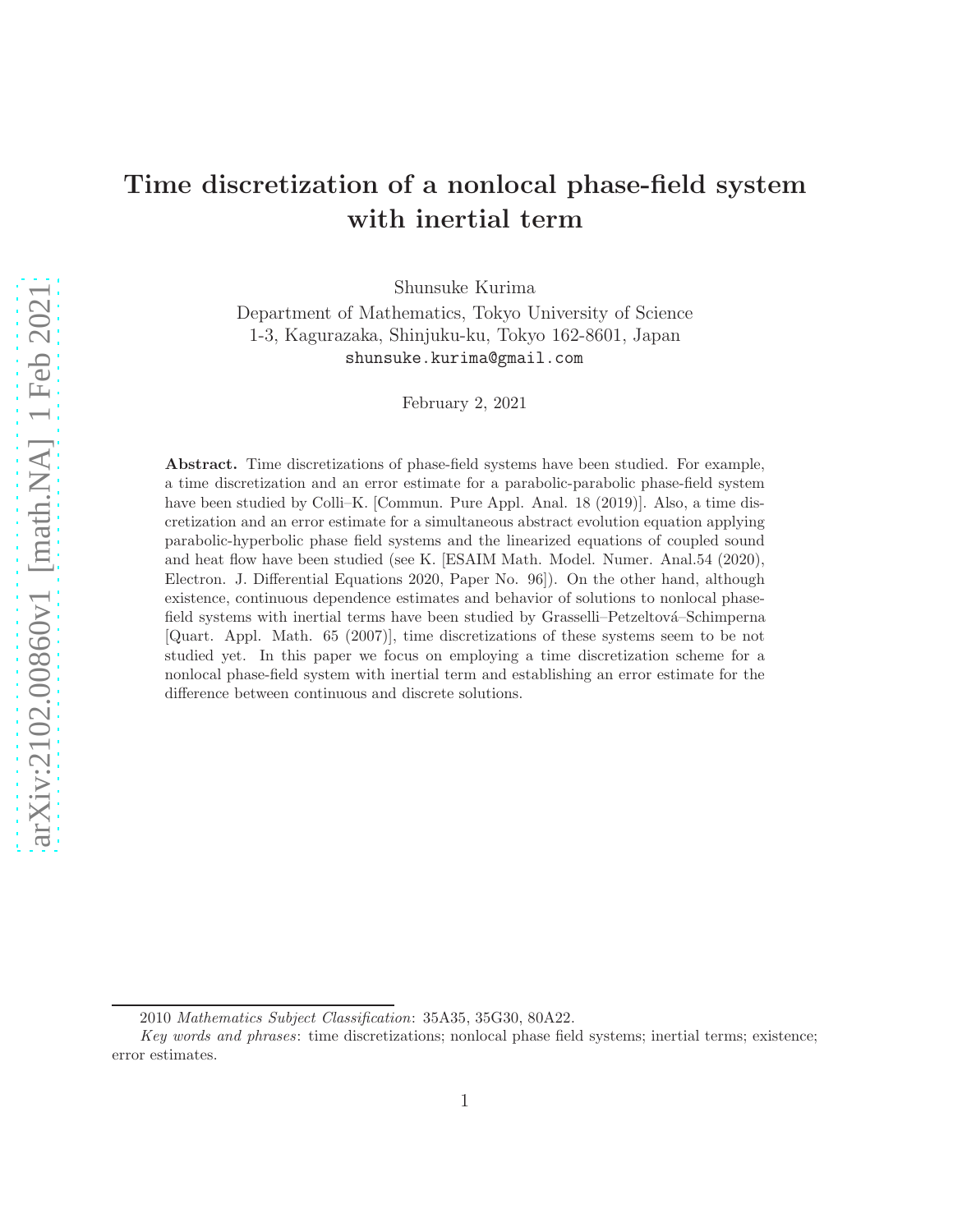#### 1. Introduction

Time discretizations of phase-field systems have been studied. For example, for the classical phase-field model proposed by Caginalp (cf.  $[2, 4]$ ; one may also see the monographs  $[1, 5, 16]$ 

$$
\begin{cases} \theta_t + \varphi_t - \Delta \theta = f & \text{in } \Omega \times (0, T), \\ \varphi_t - \Delta \varphi + \beta(\varphi) + \pi(\varphi) = \theta & \text{in } \Omega \times (0, T), \end{cases}
$$
 (E1)

Colli–K. [3] have studied a time discretization and an error estimate, where  $\Omega$  is a domain in  $\mathbb{R}^d$   $(d \in \mathbb{N}), T > 0, \beta : \mathbb{R} \to \mathbb{R}$  is a maximal monotone function,  $\pi : \mathbb{R} \to \mathbb{R}$  is an anti-monotone function,  $f : \Omega \times (0,T) \to \mathbb{R}$  is a given function. Also, for a simultaneous abstract evolution equation applying the parabolic-hyperbolic phase-field system (see e.g.,  $[6–8, 17, 18]$ 

$$
\begin{cases} \theta_t + \varphi_t - \Delta \theta = f & \text{in } \Omega \times (0, T), \\ \varphi_{tt} + \varphi_t - \Delta \varphi + \beta(\varphi) + \pi(\varphi) = \theta & \text{in } \Omega \times (0, T), \end{cases}
$$
 (E2)

a time discretization scheme has been employed and an error estimate has been derived (see  $[11]$ ). Moreover, for a simultaneous abstract evolution equation applying (E2) (in the case that  $f = 0$ ) and the linearized equations of coupled sound and heat flow (see e.g, Matsubara–Yokota [13])

$$
\begin{cases} \theta_t + (\gamma - 1)\varphi_t - \sigma \Delta \theta = 0 & \text{in } \Omega \times (0, T), \\ \varphi_{tt} - c^2 \Delta \varphi - m^2 \varphi = -c^2 \Delta \theta & \text{in } \Omega \times (0, T), \end{cases}
$$
 (E3)

a time discretization and an error estimate have been studied, where  $c > 0$ ,  $\sigma > 0$ ,  $m \in \mathbb{R}$ and  $\gamma > 1$  are constants (see [12]). On the other hand, Grasselli–Petzeltová–Schimperna [9] have established existence, a continuous dependence estimate and behavior of solutions to the nonlocal phase-field system

$$
\begin{cases} \theta_t + \varphi_t - \Delta \theta = f & \text{in } \Omega \times (0, T), \\ \varphi_{tt} + \varphi_t + a(\cdot)\varphi - J * \varphi + \beta(\varphi) + \pi(\varphi) = \theta & \text{in } \Omega \times (0, T), \end{cases}
$$
 (E4)

where  $a(x) :=$  $\int_{\Omega} J(x-y) dy$  for  $x \in \Omega$ ,  $(J * \varphi)(x) := \int_{\Omega} J(x-y) \varphi(y) dy$  for  $x \in \Omega$ ,  $J : \mathbb{R}^d \to \mathbb{R}$  is a given function. However, time discretizations of (E4) seem to be not studied yet.

In this paper, for the nonlocal phase-field system with inertial term

$$
\begin{cases}\n\theta_t + \varphi_t - \Delta \theta = f & \text{in } \Omega \times (0, T), \\
\varphi_{tt} + \varphi_t + a(\cdot)\varphi - J * \varphi + \beta(\varphi) + \pi(\varphi) = \theta & \text{in } \Omega \times (0, T), \\
\partial_\nu \theta = 0 & \text{on } \partial \Omega \times (0, T), \\
\theta(0) = \theta_0, \varphi(0) = \varphi_0, \varphi_t(0) = v_0 & \text{in } \Omega,\n\end{cases}
$$
\n(P)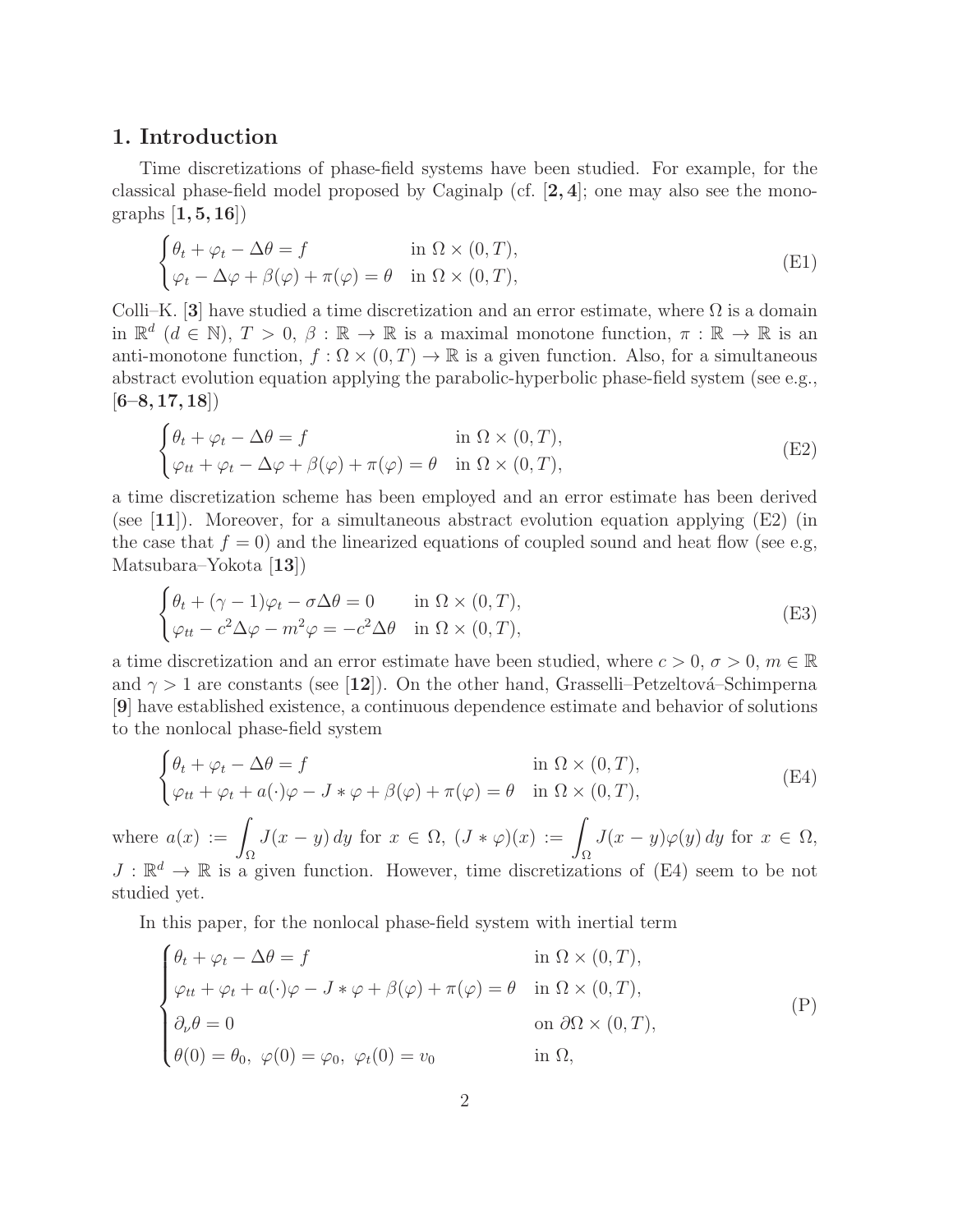we employ the following time discretization scheme: find  $(\theta_{n+1}, \varphi_{n+1})$  such that

$$
\begin{cases}\n\frac{\theta_{n+1}-\theta_n}{h} + \frac{\varphi_{n+1}-\varphi_n}{h} - \Delta\theta_{n+1} = f_{n+1} & \text{in } \Omega, \\
z_{n+1} + v_{n+1} + a(\cdot)\varphi_n - J * \varphi_n + \beta(\varphi_{n+1}) + \pi(\varphi_{n+1}) = \theta_n & \text{in } \Omega, \\
z_{n+1} = \frac{v_{n+1}-v_n}{h}, \ v_{n+1} = \frac{\varphi_{n+1}-\varphi_n}{h} & \text{in } \Omega, \\
\partial_\nu \theta_{n+1} = 0 & \text{on } \partial\Omega\n\end{cases} (P)_n
$$

$$
\partial_{\nu}\theta_{n+1} = 0 \qquad \text{on } \partial\Omega
$$

for  $n = 0, ..., N - 1$ , where  $h = \frac{T}{N}$  $\frac{T}{N}$ ,  $N \in \mathbb{N}$  and  $f_k := \frac{1}{h}$ h  $\int^{kh}$  $(k-1)h$  $f(s) ds$  for  $k = 1, ..., N$ .

Here  $\Omega \subset \mathbb{R}^d$   $(d = 1, 2, 3)$  is a bounded domain with smooth boundary  $\partial \Omega$ ,  $\partial_{\nu}$  denotes differentiation with respect to the outward normal of  $\partial\Omega$ ,  $\theta_0$ :  $\Omega \to \mathbb{R}$ ,  $\varphi_0$ :  $\Omega \to \mathbb{R}$  and  $v_0 : \Omega \to \mathbb{R}$  are given functions. Moreover, in this paper we assume that

(A1) 
$$
J(-x) = J(x)
$$
 for all  $x \in \mathbb{R}^d$  and  $\sup_{x \in \Omega} \int_{\Omega} |J(x - y)| dy < +\infty$ .

- $(A2)$   $\beta : \mathbb{R} \to \mathbb{R}$  is a single-valued maximal monotone function such that there exists a proper lower semicontinuous convex function  $\hat{\beta} : \mathbb{R} \to [0, +\infty)$  satisfying that  $\widehat{\beta}(0) = 0$  and  $\beta = \partial \widehat{\beta}$ , where  $\partial \widehat{\beta}$  is the subdifferential of  $\widehat{\beta}$ . Moreover,  $\beta : \mathbb{R} \to \mathbb{R}$  is local Lipschitz continuous.
- $(A3)$   $\pi : \mathbb{R} \to \mathbb{R}$  is a Lipschitz continuous function.
- (A4)  $f \in L^2(\Omega \times (0,T)), \theta_0 \in H^1(\Omega) \cap L^{\infty}(\Omega), \varphi_0, v_0 \in L^{\infty}(\Omega).$

In the case that  $\beta(r) = ar^3$ ,  $\widehat{\beta}(r) = \frac{a}{4}r^4$ ,  $\pi(r) = br + c$  for  $r \in \mathbb{R}$ , where  $a > 0$ ,  $b, c \in \mathbb{R}$ are some constants, the conditions (A2) and (A3) hold.

Remark 1.1. We see from (A2), (A4) and the definition of the subdifferential that

$$
0 \le \widehat{\beta}(\varphi_0) \le \beta(\varphi_0)\varphi_0 \in L^{\infty}(\Omega).
$$

Let us define the Hilbert spaces

$$
H := L^2(\Omega), \quad V := H^1(\Omega)
$$

with inner products

$$
(u_1, u_2)_H := \int_{\Omega} u_1 u_2 dx \quad (u_1, u_2 \in H),
$$
  

$$
(v_1, v_2)_V := \int_{\Omega} \nabla v_1 \cdot \nabla v_2 dx + \int_{\Omega} v_1 v_2 dx \quad (v_1, v_2 \in V),
$$

respectively, and with the related Hilbertian norms. Moreover, we use the notation

$$
W := \{ z \in H^2(\Omega) \mid \partial_{\nu} z = 0 \quad \text{a.e. on } \partial \Omega \}.
$$

We define solutions of (P) as follows.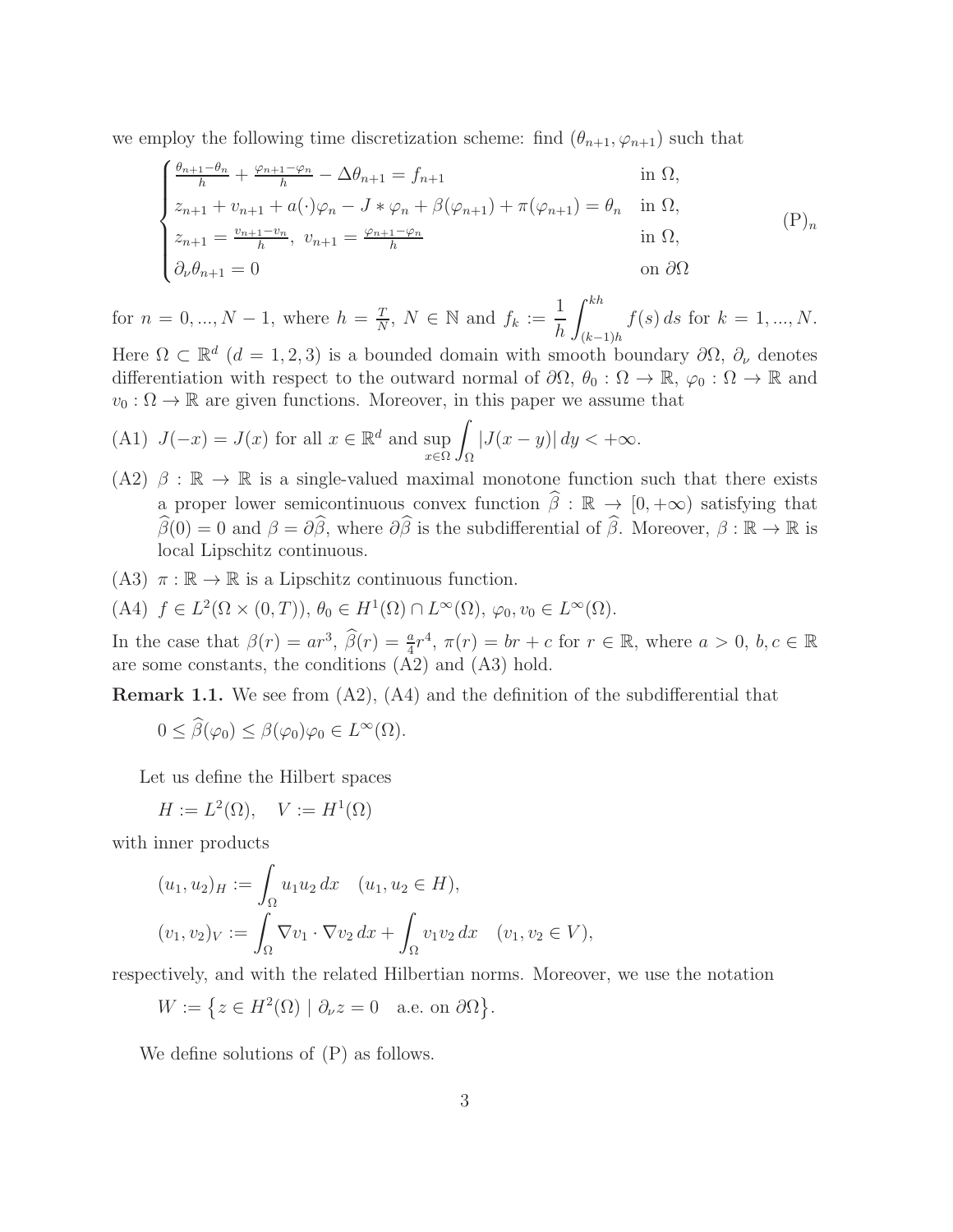#### **Definition 1.1.** A pair  $(\theta, \varphi)$  with

$$
\theta \in H^1(0, T; H) \cap L^{\infty}(0, T; V) \cap L^2(0, T; W),
$$
  

$$
\varphi \in W^{2, \infty}(0, T; H) \cap W^{2,2}(0, T; L^{\infty}(\Omega)) \cap W^{1, \infty}(0, T; L^{\infty}(\Omega))
$$

is called a *solution* of (P) if  $(\theta, \varphi)$  satisfies

$$
\theta_t + \varphi_t - \Delta \theta = f \quad \text{a.e. on } \Omega \times (0, T),
$$
  

$$
\varphi_{tt} + \varphi_t + a(\cdot)\varphi - J * \varphi + \beta(\varphi) + \pi(\varphi) = \theta \quad \text{a.e. on } \Omega \times (0, T),
$$
  

$$
\theta(0) = \theta_0, \ \varphi(0) = \varphi_0, \ \varphi_t(0) = v_0 \quad \text{a.e. on } \Omega.
$$

The first main result asserts existence and uniqueness of solutions to  $(P)<sub>n</sub>$  for  $n =$  $0, ..., N - 1.$ 

**Theorem 1.1.** Assume that (A1)-(A4) hold. Then there exists  $h_0 \in (0,1)$  such that for all  $h \in (0, h_0)$  there exists a unique solution  $(\theta_{n+1}, \varphi_{n+1})$  of  $(P)_n$  satisfying

$$
\theta_{n+1} \in W, \ \varphi_{n+1} \in L^{\infty}(\Omega) \quad \text{for } n = 0, \dots, N - 1.
$$

Here, setting

$$
\widehat{\theta}_h(t) := \theta_n + \frac{\theta_{n+1} - \theta_n}{h}(t - nh),\tag{1.1}
$$

$$
\widehat{\varphi}_h(t) := \varphi_n + \frac{\varphi_{n+1} - \varphi_n}{h}(t - nh),\tag{1.2}
$$

$$
\widehat{v}_h(t) := v_n + \frac{v_{n+1} - v_n}{h}(t - nh)
$$
\n(1.3)

for  $t \in [nh, (n+1)h], n = 0, ..., N-1$ , and

$$
\overline{\theta}_h(t) := \theta_{n+1}, \ \underline{\theta}_h(t) := \theta_n, \ \overline{\varphi}_h(t) := \varphi_{n+1}, \ \underline{\varphi}_h(t) := \varphi_n,\tag{1.4}
$$

$$
\overline{v}_h(t) := v_{n+1}, \ \overline{z}_h(t) := z_{n+1}, \ \overline{f}_h(t) := f_{n+1} \tag{1.5}
$$

for  $t \in (nh, (n+1)h], n = 0, ..., N-1$ , we can rewrite  $(P)_n$  as

$$
\begin{cases}\n(\widehat{\theta}_h)_t + (\widehat{\varphi}_h)_t - \Delta \overline{\theta}_h = \overline{f}_h & \text{in } \Omega \times (0, T), \\
\overline{z}_h + \overline{v}_h + a(\cdot)\underline{\varphi}_h - J * \underline{\varphi}_h + \beta(\overline{\varphi}_h) + \pi(\overline{\varphi}_h) = \underline{\theta}_h & \text{in } \Omega \times (0, T), \\
\overline{z}_h = (\widehat{v}_h)_t, \ \overline{v}_h = (\widehat{\varphi}_h)_t & \text{in } \Omega \times (0, T), \\
\partial_\nu \overline{\theta}_h = 0 & \text{on } \partial\Omega \times (0, T), \\
\widehat{\theta}_h(0) = \theta_0, \ \widehat{\varphi}_h(0) = \varphi_0, \ \widehat{v}_h(0) = v_0 & \text{in } \Omega.\n\end{cases}
$$
\n(P)<sub>h</sub>

We can prove the following theorem by passing to the limit in  $(P)_h$  as  $h \searrow 0$  (see Section 4).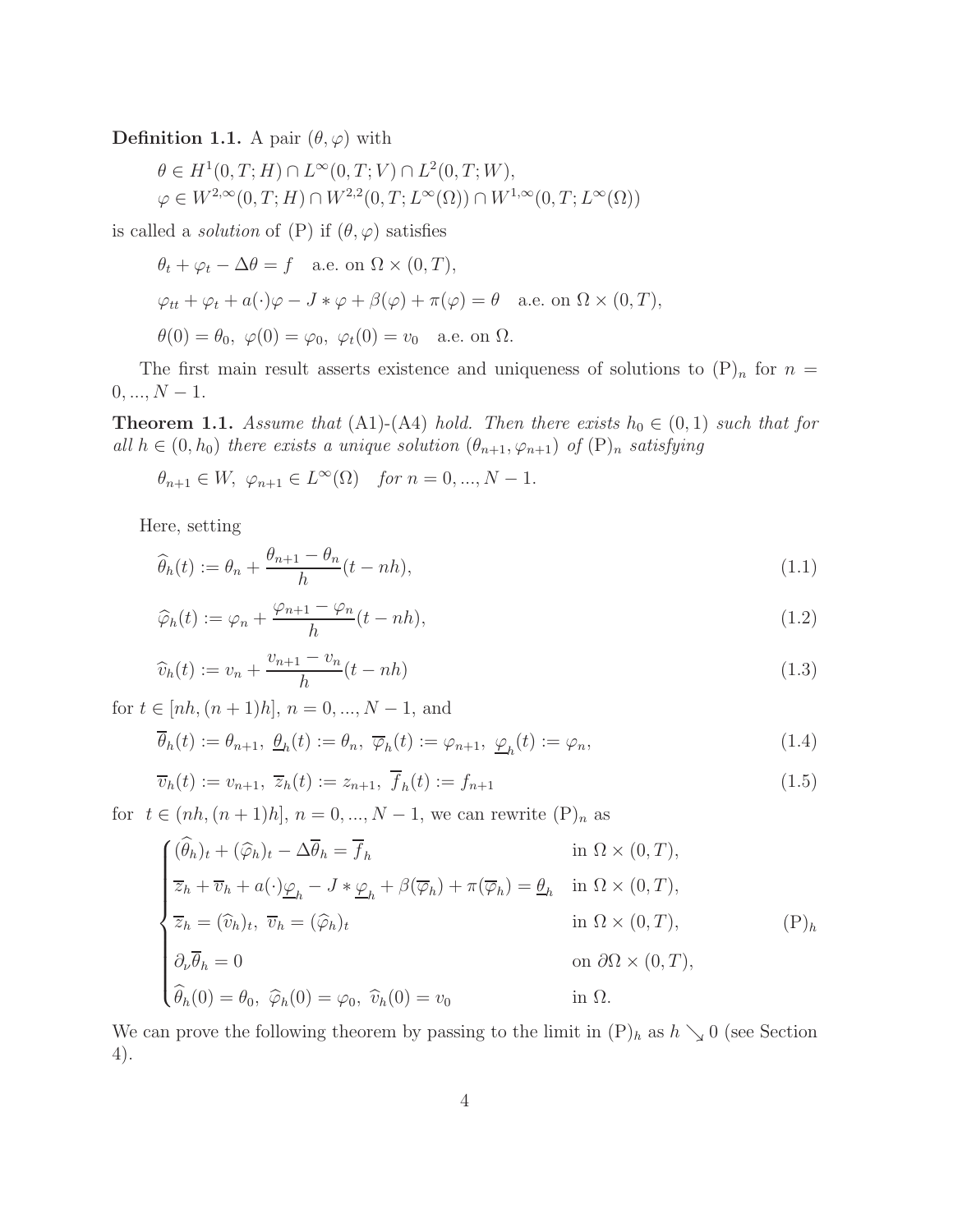**Theorem 1.2.** Assume that (A1)-(A4) hold. Then there exists a unique solution  $(\theta, \varphi)$ of  $(P)$ .

The following theorem is concerned with the error estimate between the solution of (P) and the solution of  $(P)_h$ .

**Theorem 1.3.** Let  $h_0$  be as in Theorem 1.1. Assume that  $(A1)-(A4)$  hold. Assume further that  $f \in W^{1,1}(0,T;H)$ . Then there exist constants  $M > 0$  and  $h_{00} \in (0,h_0)$  depending on the data such that

$$
\|\widehat{v}_h - v\|_{C([0,T];H)} + \|\overline{v}_h - v\|_{L^2(0,T;H)} + \|\widehat{\varphi}_h - \varphi\|_{C([0,T];H)} + \|\theta_h - \theta\|_{C([0,T];H)}
$$
  
+ 
$$
\|\nabla(\overline{\theta}_h - \theta)\|_{L^2(0,T;H)} \leq M h^{1/2}
$$

for all  $h \in (0, h_{00})$ , where  $v = \varphi_t$ .

**Remark 1.2.** From  $(1.1)-(1.5)$  we can obtain directly the following properties:

$$
\|\hat{\theta}_h\|_{L^{\infty}(0,T;V)} = \max\{\|\theta_0\|_V, \ \|\overline{\theta}_h\|_{L^{\infty}(0,T;V)}\},\tag{1.6}
$$

$$
\|\widehat{\varphi}_h\|_{L^{\infty}(0,T;L^{\infty}(\Omega))} = \max\{\|\varphi_0\|_{L^{\infty}(\Omega)}, \ \|\overline{\varphi}_h\|_{L^{\infty}(0,T;L^{\infty}(\Omega))}\},\tag{1.7}
$$

$$
\|\widehat{v}_h\|_{L^{\infty}(0,T;L^{\infty}(\Omega))} = \max\{\|v_0\|_{L^{\infty}(\Omega)}, \|\overline{v}_h\|_{L^{\infty}(0,T;L^{\infty}(\Omega))}\},
$$
\n(1.8)

$$
\|\overline{\theta}_h - \widehat{\theta}_h\|_{L^2(0,T;H)}^2 = \frac{h^2}{3} \|(\widehat{\theta}_h)_t\|_{L^2(0,T;H)}^2,
$$
\n(1.9)

$$
\|\overline{\varphi}_h - \widehat{\varphi}_h\|_{L^{\infty}(0,T;L^{\infty}(\Omega))} = h \|(\widehat{\varphi}_h)_t\|_{L^{\infty}(0,T;L^{\infty}(\Omega))} = h \|\overline{v}_h\|_{L^{\infty}(0,T;L^{\infty}(\Omega))},
$$
\n(1.10)

$$
\|\overline{v}_h - \widehat{v}_h\|_{L^{\infty}(0,T;H)} = h\|(\widehat{v}_h)_t\|_{L^{\infty}(0,T;H)} = h\|\overline{z}_h\|_{L^{\infty}(0,T;H)},
$$
\n(1.11)

$$
h(\hat{\theta}_h)_t = \overline{\theta}_h - \underline{\theta}_h,\tag{1.12}
$$

$$
h(\hat{\varphi}_h)_t = \overline{\varphi}_h - \underline{\varphi}_h. \tag{1.13}
$$

Remark 1.3. Unlike in the case of local parabolic-hyperbolic phase-field systems, we cannot establish the  $L^p(0,T;V)$ -estimate  $(1 \leq p \leq \infty)$  for  $\{\widehat{\varphi}_h\}_h$  and cannot apply the Aubin–Lions lemma (see e.g., [15, Section 8, Corollary 4]) for  $\{\hat{\varphi}_h\}_h$ . Thus, since  $\pi : \mathbb{R} \to \mathbb{R}$  is not monotone, to obtain the strong convergence of  $\{\widehat{\varphi}_h\}_h$  in  $L^{\infty}(0,T;H)$ , which is necessary to verify that  $\pi(\overline{\varphi}_h) \to \pi(\varphi)$  strongly in  $L^{\infty}(0,T;H)$  as  $h = h_j \searrow 0$ by the Lipschitz continuity of  $\pi$  and the property (1.10), we will try to confirm Cauchy's criterion for solutions of  $(P)_h$  (see Lemma 3.8).

This paper is organized as follows. In Section 2 we prove existence and uniqueness of solutions to  $(P)_n$  for  $n = 0, ..., N - 1$ . In Section 3 we derive a priori estimates and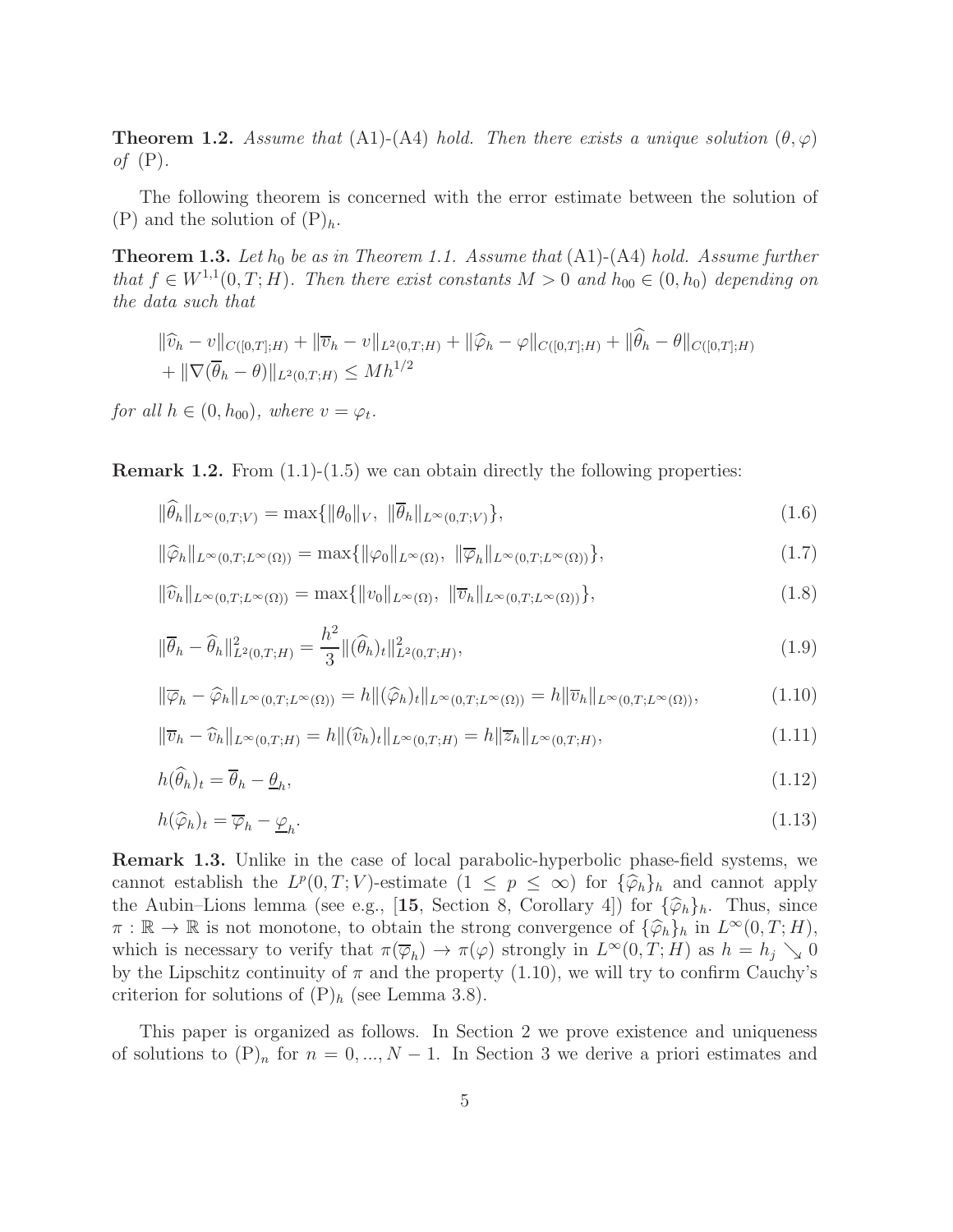Cauchy's criterion for solutions of  $(P)_h$ . Section 4 is devoted to the proofs of existence and uniqueness of solutions to  $(P)$  and an error estimate between the solution of  $(P)$  and the solution of  $(P)_h$ .

#### 2. Existence and uniqueness for the discrete problem

In this section we will show Theorem 1.1.

**Lemma 2.1.** There exists  $h_1 \in (0, \min\{1, 1/||\pi'||_{L^{\infty}(\mathbb{R})}\})$  such that for all  $g \in L^{\infty}(\Omega)$  and all  $h \in (0, h_1)$  there exists a unique solution  $\varphi \in L^{\infty}(\Omega)$  of the equation

$$
\varphi + h\varphi + h^2\beta(\varphi) + h^2\pi(\varphi) = g \quad a.e. \text{ on } \Omega.
$$

*Proof.* We set the operator  $\Phi : D(\Phi) \subset H \to H$  as

$$
\Phi z := h^2 \beta(z) \quad \text{for } z \in D(\Phi) := \{ z \in H \mid \beta(z) \in H \}.
$$

Then this operator is maximal monotone. Also, we define the operator  $\Psi : H \to H$  as

$$
\Psi(z) := hz + h^2 \pi(z) \quad \text{for } z \in H.
$$

Then this operator is Lipschitz continuous and monotone for all  $h \in (0, 1/||\pi'||_{L^{\infty}(\mathbb{R})})$ . Thus the operator  $\Phi + \Psi : D(\Phi) \subset H \to H$  is maximal monotone (see e.g., [14, Lemma IV.2.1 (p.165)]) and then it follows that for all  $g \in L^{\infty}(\Omega)$  and all  $h \in (0, 1/\|\pi'\|_{L^{\infty}(\mathbb{R})})$ there exists a unique solution  $\varphi \in D(\Phi)$  of the equation

$$
\varphi + h\varphi + h^2\beta(\varphi) + h^2\pi(\varphi) = g \quad \text{in } H. \tag{2.1}
$$

Here we test (2.1) by  $\varphi(x)$  and use (A3), the Young inequality to infer that

$$
\begin{aligned} |\varphi(x)|^2 + h|\varphi(x)|^2 + h^2\beta(\varphi(x))\varphi(x) \\ &= g(x)\varphi(x) - h^2(\pi(\varphi(x)) - \pi(0))\varphi(x) - h^2\pi(0)\varphi(x) \\ &\leq \frac{1}{2}||g||_{L^{\infty}(\Omega)}^2 + \frac{1}{2}|\varphi(x)|^2 + h^2||\pi'||_{L^{\infty}(\mathbb{R})}|\varphi(x)|^2 + \frac{1}{2}h^2|\varphi(x)|^2 + \frac{1}{2}h^2|\pi(0)|^2 \end{aligned}
$$

for a.a.  $x \in \Omega$  and all  $h \in (0, 1/\|\pi'\|_{L^\infty(\mathbb{R})})$ . Hence we see from the monotonicity of  $\beta$  that there exist constants  $C_1 > 0$  and  $h_1 \in (0, \min\{1, 1/||\pi'||_{L^{\infty}(\mathbb{R})}\})$  such that

$$
|\varphi(x)|^2 \leq C_1
$$

for a.a.  $x \in \Omega$  and all  $h \in (0, h_1)$ , which means that  $\varphi \in L^{\infty}(\Omega)$ .

**Proof of Theorem 1.1.** We can rewrite  $(P)_n$  as

$$
\begin{cases}\n\theta_{n+1} - h\Delta\theta_{n+1} = h f_{n+1} + \varphi_n - \varphi_{n+1} + \theta_n, \\
\varphi_{n+1} + h\varphi_{n+1} + h^2 \beta(\varphi_{n+1}) + h^2 \pi(\varphi_{n+1}) \\
= h^2 \theta_n + \varphi_n + h v_n + h \varphi_n - h^2 a(\cdot) \varphi_n + h^2 J * \varphi_n.\n\end{cases} \tag{Q}_n
$$

 $\Box$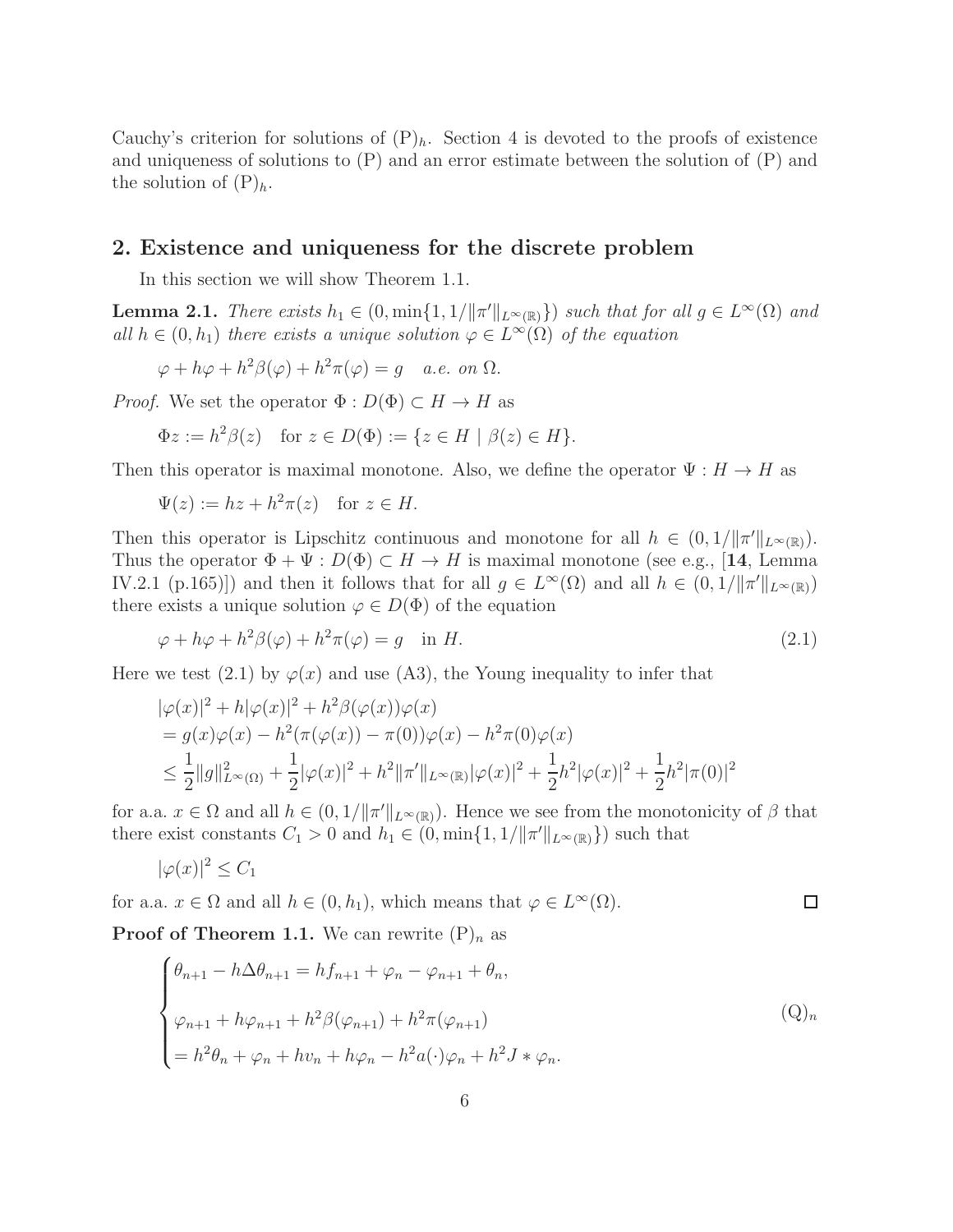It is enough for the proof of Theorem 1.1 to establish existence and uniqueness of solutions to  $(Q)_n$  in the case that  $n = 0$ . Let  $h_1$  be as in Lemma 2.1 and let  $h \in (0, h_1)$ . Then, owing to (A1), (A4) and Lemma 2.1, there exists a unique solution  $\varphi_1 \in L^{\infty}(\Omega)$  of the equation

$$
\varphi_1 + h\varphi_1 + h^2\beta(\varphi_1) + h^2\pi(\varphi_1) = h^2\theta_0 + \varphi_0 + hv_0 + h\varphi_0 - h^2a(\cdot)\varphi_0 + h^2J*\varphi_0.
$$

Also, for this function  $\varphi_1$  there exists a unique solution  $\theta_1 \in W$  of the equation

$$
\theta_1 - h\Delta\theta_1 = hf_1 + \varphi_0 - \varphi_1 + \theta_0.
$$

Therefore there exists a unique solution  $(\theta_{n+1}, \varphi_{n+1})$  of  $(Q)_n$  satisfying  $\theta_{n+1} \in W$  and  $\varphi_{n+1} \in L^{\infty}(\Omega)$  in the case that  $n = 0$ .  $\varphi_{n+1} \in L^{\infty}(\Omega)$  in the case that  $n = 0$ .

#### 3. Uniform estimates and Cauchy's criterion

In this section we will derive a priori estimates and Cauchy's criterion for solutions of  $(P)<sub>h</sub>$ .

**Lemma 3.1.** Let  $h_1$  be as in Lemma 2.1. Then there exist constants  $C > 0$  and  $h_2 \in$  $(0, h_1)$  depending on the data such that

$$
\|\overline{v}_h\|_{L^{\infty}(0,T;H)}^2 + \|\overline{\varphi}_h\|_{L^{\infty}(0,T;H)}^2 + \|(\widehat{\theta}_h)_t\|_{L^2(0,T;H)}^2 + \|\overline{\theta}_h\|_{L^{\infty}(0,T;V)}^2 \leq C
$$

for all  $h \in (0, h_2)$ .

*Proof.* We test the first equation in  $(P)_n$  by  $\theta_{n+1} - \theta_n$ , integrate over  $\Omega$  and use the identities  $a(a - b) = \frac{1}{2}a^2 - \frac{1}{2}$  $rac{1}{2}b^2 + \frac{1}{2}$  $\frac{1}{2}(a - b)^2$   $(a, b \in \mathbb{R})$  and  $v_{n+1} = \frac{\varphi_{n+1} - \varphi_n}{h}$  $\frac{1-\varphi_n}{h}$ , the Young inequality to infer that

$$
h \left\| \frac{\theta_{n+1} - \theta_n}{h} \right\|_H^2 + \frac{1}{2} \|\theta_{n+1}\|_V^2 - \frac{1}{2} \|\theta_n\|_V^2 + \frac{1}{2} \|\theta_{n+1} - \theta_n\|_V^2
$$
\n
$$
= h \left( f_{n+1}, \frac{\theta_{n+1} - \theta_n}{h} \right)_H - h \left( v_{n+1}, \frac{\theta_{n+1} - \theta_n}{h} \right)_H + h \left( \theta_{n+1}, \frac{\theta_{n+1} - \theta_n}{h} \right)_H
$$
\n
$$
\leq \frac{3}{2} h \| f_{n+1} \|_H^2 + \frac{3}{2} h \| v_{n+1} \|_H^2 + \frac{3}{2} h \| \theta_{n+1} \|_V^2 + \frac{1}{2} h \left\| \frac{\theta_{n+1} - \theta_n}{h} \right\|_H^2.
$$
\n
$$
(3.1)
$$

Multiplying the second equation in  $(P)_n$  by  $hv_{n+1}$ , integrating over  $\Omega$  and applying the identity  $a(a - b) = \frac{1}{2}a^2 - \frac{1}{2}$  $rac{1}{2}b^2 + \frac{1}{2}$  $\frac{1}{2}(a-b)^2$   $(a, b \in \mathbb{R})$ , we see from (A1), (A3) and the Young inequality that there exists a constant  $C_1 > 0$  such that

$$
\frac{1}{2}||v_{n+1}||_H^2 - \frac{1}{2}||v_n||_H^2 + \frac{1}{2}||v_{n+1} - v_n||_H^2 + h||v_{n+1}||_H^2 + (\beta(\varphi_{n+1}), \varphi_{n+1} - \varphi_n)_H \quad (3.2)
$$
\n
$$
= h(\theta_n, v_{n+1})_H - h(a(\cdot)\varphi_n - J * \varphi_n, v_{n+1})_H - h(\pi(\varphi_{n+1}) - \pi(0), v_{n+1})_H
$$
\n
$$
- h(\pi(0), v_{n+1})_H
$$
\n
$$
\leq \frac{1}{2}h||\theta_n||_H^2 + C_1h||\varphi_n||_H^2 + \frac{||\pi'||_{L^\infty(\mathbb{R})}2h||\varphi_{n+1}||_H^2 + 2h||v_{n+1}||_H^2 + \frac{||\pi(0)||_H^2}{2}h
$$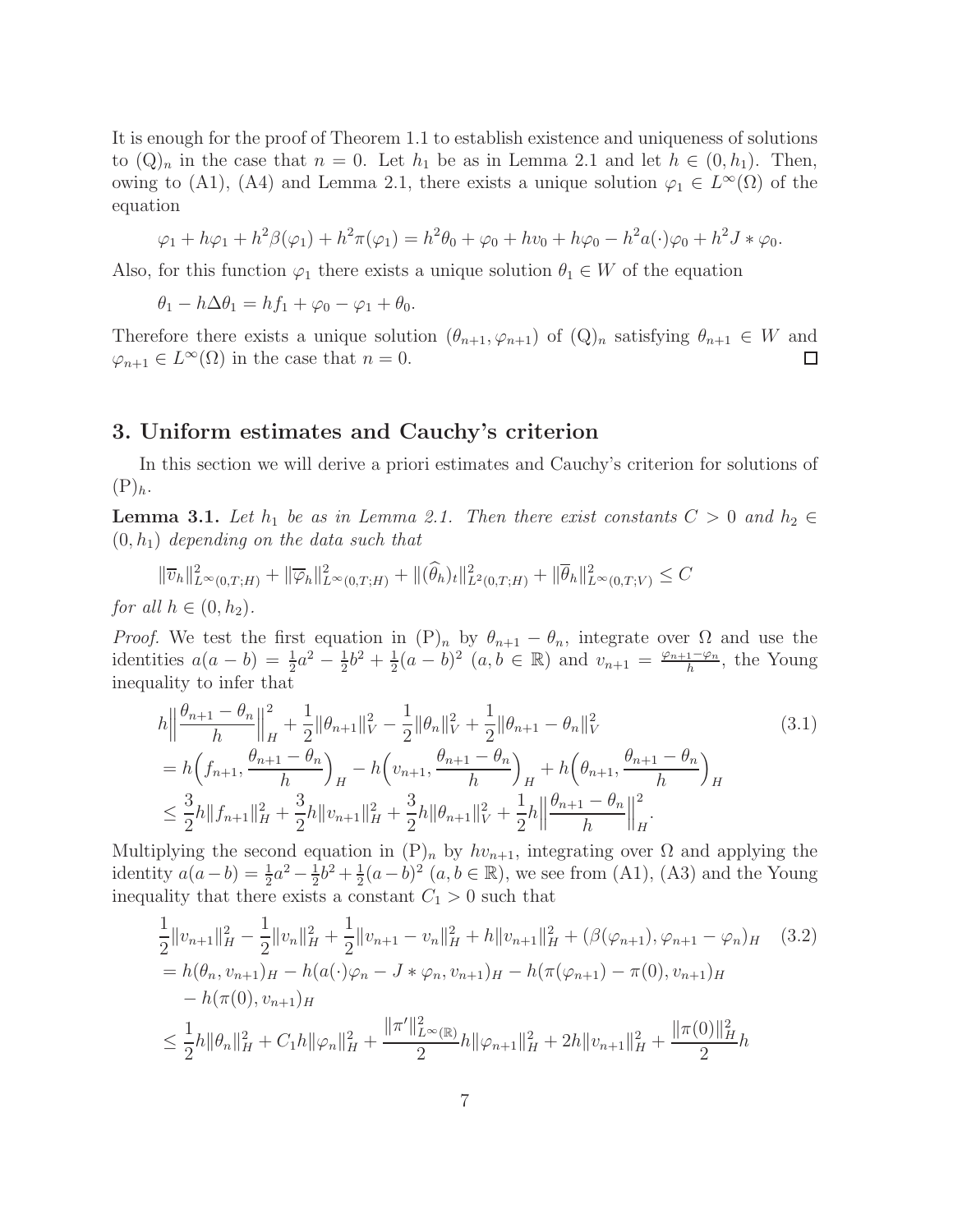for all  $h \in (0, h_1)$ . Here it follows from  $(A2)$  and the definition of the subdifferential that

$$
(\beta(\varphi_{n+1}), \varphi_{n+1} - \varphi_n)_H \ge \int_{\Omega} \widehat{\beta}(\varphi_{n+1}) - \int_{\Omega} \widehat{\beta}(\varphi_n)
$$
\n(3.3)

and we have from the identities  $a(a - b) = \frac{1}{2}a^2 - \frac{1}{2}$  $rac{1}{2}b^2 + \frac{1}{2}$  $\frac{1}{2}(a-b)^2$   $(a,b \in \mathbb{R})$  and  $hv_{n+1} =$  $\varphi_{n+1} - \varphi_n$ , the Young inequality that

$$
\frac{1}{2} ||\varphi_{n+1}||_H^2 - \frac{1}{2} ||\varphi_n||_H^2 + \frac{1}{2} ||\varphi_{n+1} - \varphi_n||_H^2
$$
\n
$$
= (\varphi_{n+1}, \varphi_{n+1} - \varphi_n)_H = h(\varphi_{n+1}, v_{n+1})_H \le \frac{1}{2} h ||\varphi_{n+1}||_H^2 + \frac{1}{2} h ||v_{n+1}||_H^2.
$$
\n(3.4)

Hence, owing to (3.1)-(3.4) and summing over  $n = 0, ..., m - 1$  with  $1 \le m \le N$ , it holds that

$$
\frac{1}{2}h\sum_{n=0}^{m-1} \left\| \frac{\theta_{n+1}-\theta_n}{h} \right\|_H^2 + \frac{1}{2}\|\theta_m\|_V^2 + \frac{1}{2}h^2\sum_{n=0}^{m-1} \left\| \frac{\theta_{n+1}-\theta_n}{h} \right\|_V^2 + \frac{1}{2}\|v_m\|_H^2 + \frac{1}{2}v_m\|_{H}^2 + \frac{1}{2}h^2\sum_{n=0}^{m-1} \|z_{n+1}\|_H^2 + h\sum_{n=0}^{m-1} \|v_{n+1}\|_H^2 + \int_{\Omega} \widehat{\beta}(\varphi_m) + \frac{1}{2}\|\varphi_m\|_H^2 + \frac{1}{2}h^2\sum_{n=0}^{m-1} \|v_{n+1}\|_H^2 + \frac{1}{2}\|\varphi_0\|_V^2 + \frac{1}{2}\|v_0\|_H^2 + \int_{\Omega} \widehat{\beta}(\varphi_0) + \frac{1}{2}\|\varphi_0\|_H^2 + \frac{3}{2}h\sum_{n=0}^{m-1} \|f_{n+1}\|_H^2 + \frac{1}{2}h\sum_{n=0}^{m-1} \|v_{n+1}\|_H^2 + \frac{3}{2}h\sum_{n=0}^{m-1} \|\theta_{n+1}\|_V^2 + \frac{1}{2}h\sum_{n=0}^{m-1} \|\theta_n\|_H^2 + C_1h\sum_{n=0}^{m-1} \|\varphi_n\|_H^2 + \frac{\|\pi'\|_{L^\infty(\mathbb{R})}^2 + 1}{2}h\sum_{n=0}^{m-1} \|\varphi_{n+1}\|_H^2 + \frac{\|\pi(0)\|_H^2}{2}T
$$

for all  $h \in (0, h_1)$  and  $m = 1, ..., N$ . Then the inequality

$$
\frac{1}{2}h\sum_{n=0}^{m-1} \left\| \frac{\theta_{n+1}-\theta_n}{h} \right\|_H^2 + \frac{1-3h}{2} \|\theta_m\|_V^2 + \frac{1}{2}h^2 \sum_{n=0}^{m-1} \left\| \frac{\theta_{n+1}-\theta_n}{h} \right\|_V^2
$$
\n
$$
+ \frac{1-8h}{2} \|v_m\|_H^2 + \frac{1}{2}h^2 \sum_{n=0}^{m-1} \|z_{n+1}\|_H^2 + h \sum_{n=0}^{m-1} \|v_{n+1}\|_H^2 + \int_{\Omega} \widehat{\beta}(\varphi_m)
$$
\n
$$
+ \frac{1-(\|\pi'\|_{L^{\infty}(\mathbb{R})}^2 + 1)h}{2} \|\varphi_m\|_H^2 + \frac{1}{2}h^2 \sum_{n=0}^{m-1} \|v_{n+1}\|_H^2
$$
\n
$$
\leq \frac{1}{2} \|\theta_0\|_V^2 + \frac{1}{2} \|v_0\|_H^2 + \int_{\Omega} \widehat{\beta}(\varphi_0) + \frac{1}{2} \|\varphi_0\|_H^2 + \frac{3}{2}h \sum_{n=0}^{m-1} \|f_{n+1}\|_H^2
$$
\n
$$
+ 4h \sum_{j=0}^{m-1} \|v_j\|_H^2 + 2h \sum_{j=0}^{m-1} \|\theta_j\|_V^2 + \frac{2C_1 + \|\pi'\|_{L^{\infty}(\mathbb{R})}^2 + 1}{2} h \sum_{j=0}^{m-1} \|\varphi_j\|_H^2 + \frac{\|\pi(0)\|_H^2}{2} T
$$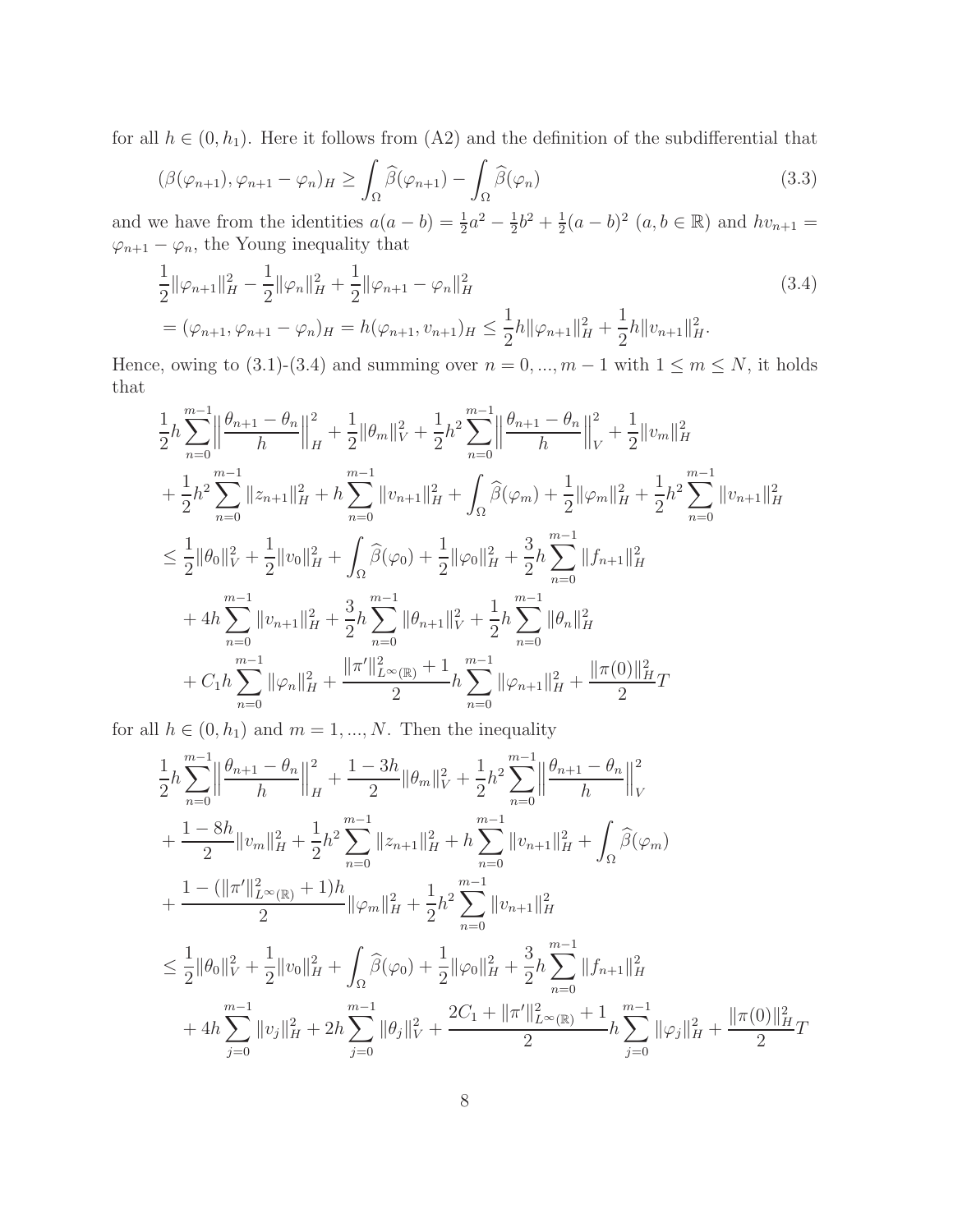holds for all  $h \in (0, h_1)$  and  $m = 1, ..., N$ . Thus there exist constants  $C_2 > 0$  and  $h_2 \in (0, h_1)$  such that

$$
h\sum_{n=0}^{m-1} \left\| \frac{\theta_{n+1} - \theta_n}{h} \right\|_H^2 + \|\theta_m\|_V^2 + h^2 \sum_{n=0}^{m-1} \left\| \frac{\theta_{n+1} - \theta_n}{h} \right\|_V^2
$$
  
+  $||v_m||_H^2 + h^2 \sum_{n=0}^{m-1} ||z_{n+1}||_H^2 + h \sum_{n=0}^{m-1} ||v_{n+1}||_H^2 + \int_{\Omega} \widehat{\beta}(\varphi_m)$   
+  $||\varphi_m||_H^2 + h^2 \sum_{n=0}^{m-1} ||v_{n+1}||_H^2$   
 $\leq C_2 + C_2 h \sum_{j=0}^{m-1} ||v_j||_H^2 + C_2 h \sum_{j=0}^{m-1} ||\theta_j||_V^2 + C_2 h \sum_{j=0}^{m-1} ||\varphi_j||_H^2$ 

for all  $h \in (0, h_2)$  and  $m = 1, ..., N$ . Therefore, thanks to the discrete Gronwall lemma (see e.g., [10, Prop. 2.2.1]), we can obtain that there exists a constant  $C_3 > 0$  such that

$$
h\sum_{n=0}^{m-1} \left\| \frac{\theta_{n+1} - \theta_n}{h} \right\|_H^2 + \|\theta_m\|_V^2 + h^2 \sum_{n=0}^{m-1} \left\| \frac{\theta_{n+1} - \theta_n}{h} \right\|_V^2
$$
  
+  $||v_m||_H^2 + h^2 \sum_{n=0}^{m-1} ||z_{n+1}||_H^2 + h \sum_{n=0}^{m-1} ||v_{n+1}||_H^2 + \int_{\Omega} \widehat{\beta}(\varphi_m)$   
+  $||\varphi_m||_H^2 + h^2 \sum_{n=0}^{m-1} ||v_{n+1}||_H^2 \le C_3$ 

for all  $h \in (0, h_2)$  and  $m = 1, ..., N$ .

**Lemma 3.2.** Let  $h_2$  be as in Lemma 3.1. Then there exists a constant  $C > 0$  depending on the data such that

 $\Box$ 

$$
\|\theta_h\|_{L^2(0,T;W)} \leq C
$$

for all  $h \in (0, h_2)$ .

*Proof.* We have from the first equation in  $(P)_h$  and Lemma 3.1 that there exists a constant  $C_1 > 0$  such that

$$
\| - \Delta \theta_h \|_{L^2(0,T;H)} \le C_1 \tag{3.5}
$$

for all  $h \in (0, h_2)$ . Thus we can prove Lemma 3.2 by Lemma 3.1, (3.5) and the elliptic regularity theory. regularity theory.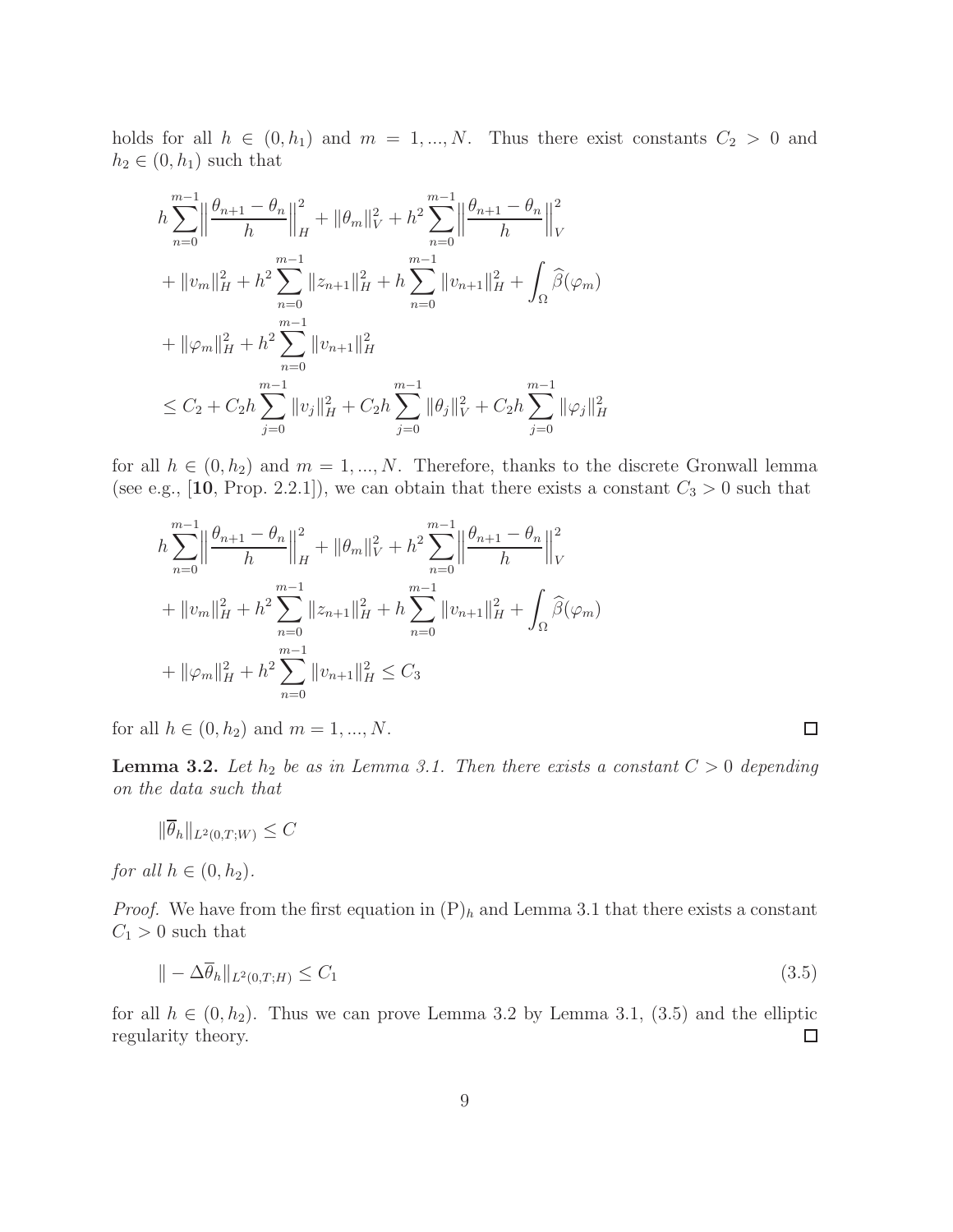**Lemma 3.3.** Let  $h_2$  be as in Lemma 3.1. Then there exist constants  $C > 0$  and  $h_3 \in$  $(0, h_2)$  depending on the data such that

$$
\|\overline{v}_h\|_{L^{\infty}(\Omega\times(0,T))}^2 + \|\overline{\varphi}_h\|_{L^{\infty}(\Omega\times(0,T))}^2 \leq C
$$

for all  $h \in (0, h_3)$ .

*Proof.* We derive from the identities  $a(a - b) = \frac{1}{2}a^2 - \frac{1}{2}$  $rac{1}{2}b^2 + \frac{1}{2}$  $\frac{1}{2}(a - b)^2$   $(a, b \in \mathbb{R})$  and  $hv_{n+1} = \varphi_{n+1} - \varphi_n$ , the Young inequality that

$$
\frac{1}{2}|\varphi_{n+1}(x)|^2 - \frac{1}{2}|\varphi_n(x)|^2 + \frac{1}{2}|\varphi_{n+1}(x) - \varphi_n(x)|^2
$$
\n
$$
= \varphi_{n+1}(x)(\varphi_{n+1}(x) - \varphi_n(x))
$$
\n
$$
= h\varphi_{n+1}(x)v_{n+1}(x)
$$
\n
$$
\leq \frac{1}{2}h\|\varphi_{n+1}\|_{L^{\infty}(\Omega)}^2 + \frac{1}{2}h\|v_{n+1}\|_{L^{\infty}(\Omega)}^2.
$$
\n(3.6)

Testing the second equation in  $(P)_h$  by  $hv_{n+1}(x)$  and using  $(A1)$ ,  $(A3)$ , the Young inequality mean that there exists a constant  $C_1 > 0$  such that

$$
\frac{1}{2}|v_{n+1}(x)|^{2} - \frac{1}{2}|v_{n}(x)|^{2} + \frac{1}{2}|v_{n+1}(x) - v_{n}(x)|^{2} \n+ \beta(\varphi_{n+1}(x))(\varphi_{n+1}(x) - \varphi_{n}(x)) \n= h(\theta_{n}(x) - a(x)\varphi_{n}(x) + (J * \varphi_{n})(x) + \pi(0) - \pi(\varphi_{n+1}(x)) - \pi(0))v_{n+1}(x) \n\leq \frac{1}{2}h \|\theta_{n}\|_{L^{\infty}(\Omega)}^{2} + \frac{1}{2}h \| - a(\cdot)\varphi_{n} + J * \varphi_{n}\|_{L^{\infty}(\Omega)}^{2} \n+ \frac{\|\pi'\|_{L^{\infty}(\mathbb{R})}^{2}}{2}h \|\varphi_{n+1}\|_{L^{\infty}(\Omega)}^{2} + \frac{|\pi(0)|^{2}}{2}h + 2h \|v_{n+1}\|_{L^{\infty}(\Omega)}^{2} \n\leq \frac{1}{2}h \|\theta_{n}\|_{L^{\infty}(\Omega)}^{2} + C_{1}h \|\varphi_{n}\|_{L^{\infty}(\Omega)}^{2} \n+ \frac{\|\pi'\|_{L^{\infty}(\mathbb{R})}^{2}}{2}h \|\varphi_{n+1}\|_{L^{\infty}(\Omega)}^{2} + \frac{\|\pi(0)\|^{2}}{2}h + 2h \|v_{n+1}\|_{L^{\infty}(\Omega)}^{2}
$$

for all  $h \in (0, h_2)$  and a.a.  $x \in \Omega$ . Here the condition (A2) and the definition of the subdifferential lead to the inequality

$$
\beta(\varphi_{n+1}(x))(\varphi_{n+1}(x) - \varphi_n(x)) \ge \widehat{\beta}(\varphi_{n+1}(x)) - \widehat{\beta}(\varphi_n(x)). \tag{3.8}
$$

Thus it follows from (3.6)-(3.8), summing over  $n = 0, ..., m - 1$  with  $1 \leq m \leq N$  and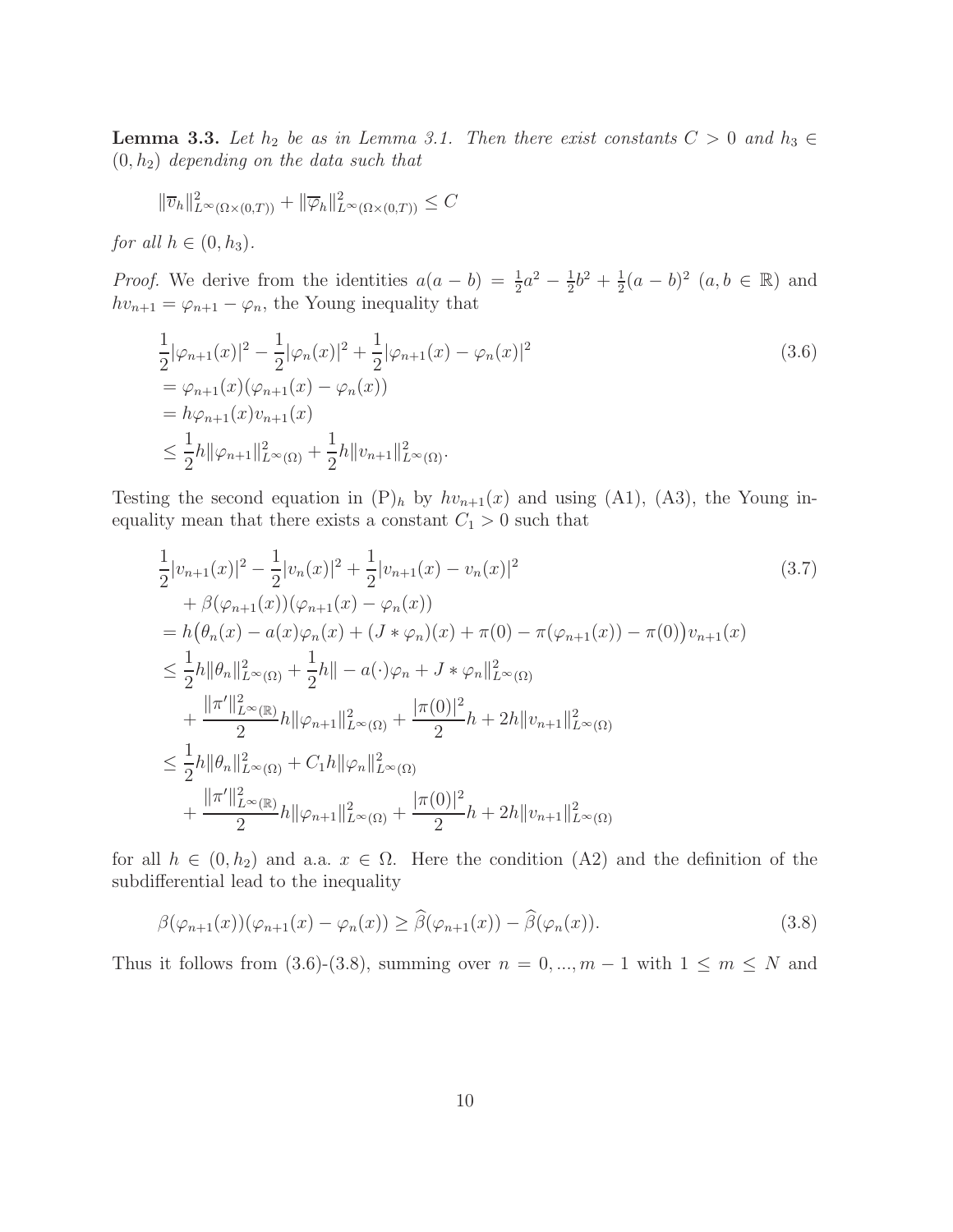Remark 1.1 that

$$
\frac{1}{2}|\varphi_m(x)|^2 + \frac{1}{2}|v_m(x)|^2 + \widehat{\beta}(\varphi_m(x))
$$
\n
$$
\leq \frac{1}{2}||\varphi_0||_{L^{\infty}(\Omega)}^2 + \frac{1}{2}||v_0||_{L^{\infty}(\Omega)}^2 + ||\widehat{\beta}(\varphi_0)||_{L^{\infty}(\Omega)}
$$
\n
$$
+ \frac{1}{2}h \sum_{n=0}^{m-1} ||\theta_n||_{L^{\infty}(\Omega)}^2 + C_1h \sum_{n=0}^{m-1} ||\varphi_n||_{L^{\infty}(\Omega)}^2 + \frac{||\pi'||_{L^{\infty}(\mathbb{R})}^2 + 1}{2}h \sum_{n=0}^{m-1} ||\varphi_{n+1}||_{L^{\infty}(\Omega)}^2 + \frac{5}{2}h \sum_{n=0}^{m-1} ||v_{n+1}||_{L^{\infty}(\Omega)}^2 + \frac{|\pi(0)|^2}{2}T
$$

for all  $h \in (0, h_2)$ ,  $m = 1, ..., N$  and a.a.  $x \in \Omega$ , which implies that

$$
\frac{1}{2} ||\varphi_m||_{L^{\infty}(\Omega)}^2 + \frac{1}{2} ||v_m||_{L^{\infty}(\Omega)}^2
$$
\n
$$
\leq \frac{1}{2} ||\varphi_0||_{L^{\infty}(\Omega)}^2 + \frac{1}{2} ||v_0||_{L^{\infty}(\Omega)}^2 + ||\widehat{\beta}(\varphi_0)||_{L^{\infty}(\Omega)}
$$
\n
$$
+ \frac{1}{2} h \sum_{n=0}^{m-1} ||\theta_n||_{L^{\infty}(\Omega)}^2 + C_1 h \sum_{n=0}^{m-1} ||\varphi_n||_{L^{\infty}(\Omega)}^2
$$
\n
$$
+ \frac{||\pi'||_{L^{\infty}(\mathbb{R})}^2 + 1}{2} h \sum_{n=0}^{m-1} ||\varphi_{n+1}||_{L^{\infty}(\Omega)}^2 + \frac{5}{2} h \sum_{n=0}^{m-1} ||v_{n+1}||_{L^{\infty}(\Omega)}^2 + \frac{|\pi(0)|^2}{2} T
$$

for all  $h \in (0, h_2)$  and  $m = 1, ..., N$ . Then the inequality

$$
\frac{1 - (\|\pi'\|_{L^{\infty}(\mathbb{R})}^{2} + 1)h}{2} \|\varphi_{m}\|_{L^{\infty}(\Omega)}^{2} + \frac{1 - 5h}{2} \|v_{m}\|_{L^{\infty}(\Omega)}^{2}
$$
\n
$$
\leq \frac{1}{2} \|\varphi_{0}\|_{L^{\infty}(\Omega)}^{2} + \frac{1}{2} \|v_{0}\|_{L^{\infty}(\Omega)}^{2} + \|\widehat{\beta}(\varphi_{0})\|_{L^{\infty}(\Omega)} + \frac{1}{2} h \sum_{j=0}^{m-1} \|\theta_{j}\|_{L^{\infty}(\Omega)}^{2} + \frac{2C_{1} + \|\pi'\|_{L^{\infty}(\mathbb{R})}^{2} + 1}{2} h \sum_{j=0}^{m-1} \|\varphi_{j}\|_{L^{\infty}(\Omega)}^{2}
$$
\n
$$
+ \frac{5}{2} h \sum_{j=0}^{m-1} \|v_{j}\|_{L^{\infty}(\Omega)}^{2} + \frac{|\pi(0)|^{2}}{2} T
$$
\n(8.9)

holds for all  $h \in (0, h_2)$  and  $m = 1, ..., N$ . Here we see from the continuity of the embedding  $W \hookrightarrow L^{\infty}(\Omega)$  and Lemma 3.2 that there exist constants  $C_2, C_3 > 0$  such that

$$
h\sum_{j=1}^{N} \|\theta_j\|_{L^{\infty}(\Omega)}^2 = \|\overline{\theta}_h\|_{L^2(0,T;L^{\infty}(\Omega))}^2 \le C_2 \|\overline{\theta}_h\|_{L^2(0,T;W)}^2 \le C_3
$$
\n(3.10)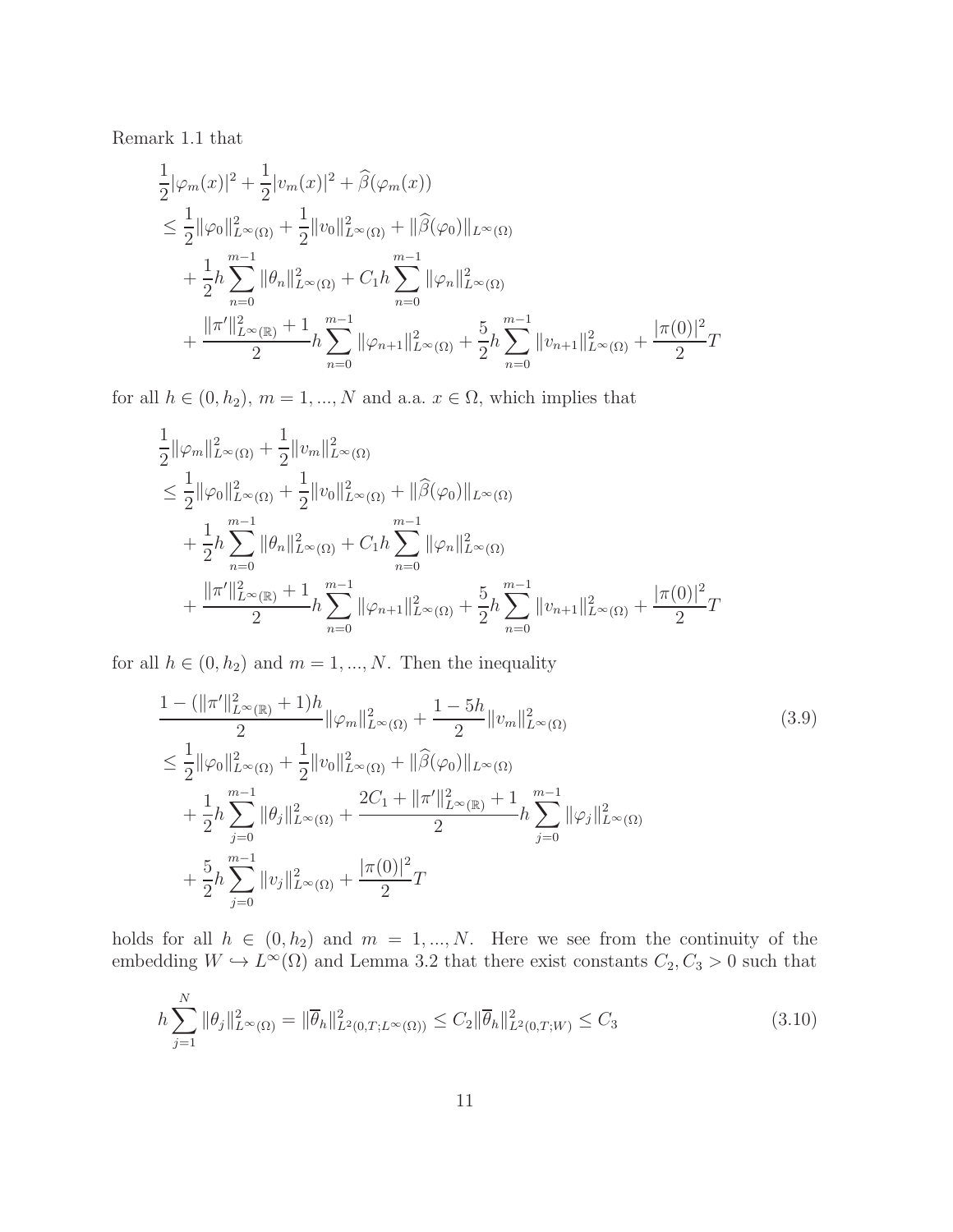for all  $h \in (0, h_2)$ . Therefore we have from  $(3.9)$  and  $(3.10)$  that there exist constants  $C_4 > 0$  and  $h_3 \in (0, h_2)$  such that

$$
\|\varphi_m\|_{L^{\infty}(\Omega)}^2 + \|v_m\|_{L^{\infty}(\Omega)}^2
$$
  
\n
$$
\leq C_4 + C_4 h \sum_{j=0}^{m-1} \|\varphi_j\|_{L^{\infty}(\Omega)}^2 + C_4 h \sum_{j=0}^{m-1} \|v_j\|_{L^{\infty}(\Omega)}^2
$$

for all  $h \in (0, h_3)$  and  $m = 1, ..., N$ . Then we can obtain that there exists a constant  $C_5 > 0$  such that

$$
\|\varphi_m\|_{L^{\infty}(\Omega)}^2 + \|v_m\|_{L^{\infty}(\Omega)}^2 \le C_5
$$

for all  $h \in (0, h_3)$  and  $m = 1, ..., N$  by the discrete Gronwall lemma (see e.g., [10, Prop. 2.2.1]).  $(2.2.1)$ .

**Lemma 3.4.** Let  $h_3$  be as in Lemma 3.3. Then there exists a constant  $C > 0$  depending on the data such that

$$
\|\underline{\varphi}_h\|_{L^{\infty}(\Omega\times(0,T))}^2 + \|\underline{\theta}_h\|_{L^{\infty}(0,T;V)\cap L^2(0,T;L^{\infty}(\Omega))}^2 \leq C
$$

for all  $h \in (0, h_3)$ .

Proof. We can verify this lemma by Lemmas 3.1-3.3, the continuity of the embedding  $W \hookrightarrow L^{\infty}(\Omega)$  and (A4).  $\Box$ 

**Lemma 3.5.** Let  $h_3$  be as in Lemma 3.3. Then there exists a constant  $C > 0$  depending on the data such that

$$
\|\overline{z}_h\|_{L^2(0,T;L^\infty(\Omega))}^2 \leq C
$$

for all  $h \in (0, h_3)$ .

*Proof.* Since it follows from Lemma 3.3 and the continuity of  $\beta$  that there exists a constant  $C_1 > 0$  such that

 $\|\beta(\overline{\varphi}_h)\|_{L^{\infty}(\Omega\times(0,T))}\leq C_1$ 

for all  $h \in (0, h_3)$ , we can confirm that Lemma 3.5 holds by the second equation in  $(P)_h$ , (A1), (A3), Lemmas 3.3 and 3.4. (A1), (A3), Lemmas 3.3 and 3.4.

**Lemma 3.6.** Let  $h_3$  be as in Lemma 3.3. Then there exist constants  $C > 0$  and  $h_4 \in$  $(0, h_3)$  depending on the data such that

$$
\|\overline{z}_h\|_{L^{\infty}(0,T;H)}^2 \leq C
$$

for all  $h \in (0, h_4)$ .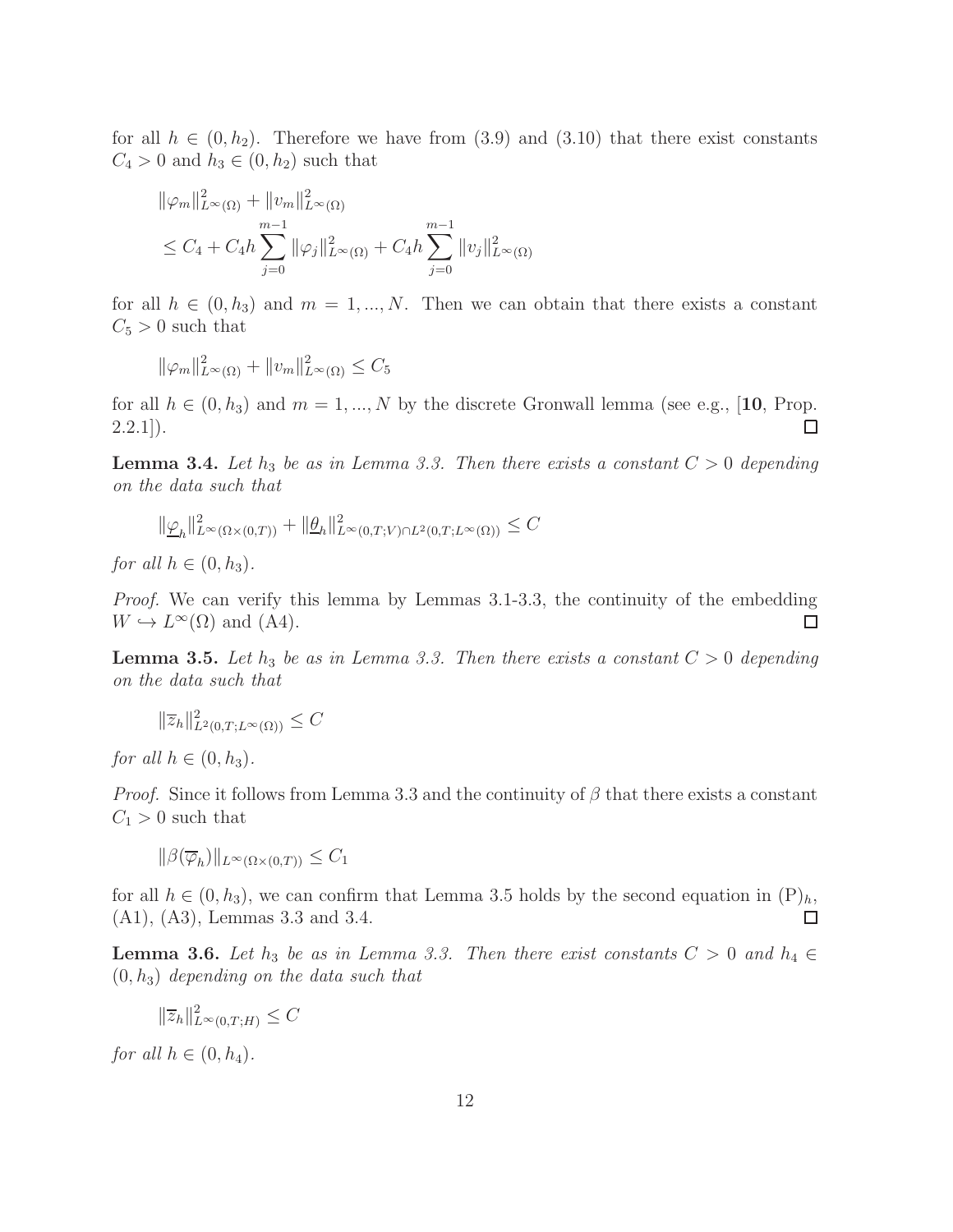*Proof.* Since the second equation in  $(P)_n$  leads to the identity

$$
z_1 + h z_1 + a(\cdot)\varphi_0 - J * \varphi_0 + \beta(\varphi_1) + \pi(\varphi_1) = \theta_0,
$$

it holds that

$$
||z_1||_H^2 + h||z_1||_H^2
$$
  
=  $-(a(\cdot)\varphi_0 - J * \varphi_0, z_1)_H - (\beta(\varphi_1), z_1)_H - (\pi(\varphi_1), z_1)_H + (\theta_0, z_1)_H.$ 

Thus we deduce from the Young inequality,  $(A1)$ , the continuity of  $\beta$ ,  $(A3)$ , and Lemma 3.3 that there exists a constant  ${\cal C}_1>0$  such that

$$
||z_1||_H^2 \le C_1 \tag{3.11}
$$

for all  $h \in (0, h_3)$ . Now we let  $n \in \{1, ..., N-1\}$ . Then we have from the second equation in  $(P)<sub>n</sub>$  that

$$
z_{n+1} - z_n + h z_{n+1} + h a(\cdot) v_n - h J * v_n + \beta(\varphi_{n+1}) - \beta(\varphi_n)
$$
  
+  $\pi(\varphi_{n+1}) - \pi(\varphi_n) = \theta_n - \theta_{n-1}.$  (3.12)

Moreover, we test (3.12) by  $z_{n+1}$ , integrate over  $\Omega$ , recall (A1), Lemma 3.3, the local Lipschitz continuity of  $\beta$ , (A3), and use the Young inequality to infer that there exist constants  $C_2, C_3 > 0$  such that

$$
\frac{1}{2}||z_{n+1}||_H^2 - \frac{1}{2}||z_n||_H^2 + \frac{1}{2}||z_{n+1} - z_n||_H^2 + h||z_{n+1}||_H^2
$$
\n
$$
= -h(a(\cdot)v_n - J * v_n, z_{n+1})_H - h\left(\frac{\beta(\varphi_{n+1}) - \beta(\varphi_n)}{h}, z_{n+1}\right)_H
$$
\n
$$
- h\left(\frac{\pi(\varphi_{n+1}) - \pi(\varphi_n)}{h}, z_{n+1}\right)_H + h\left(\frac{\theta_n - \theta_{n-1}}{h}, z_{n+1}\right)_H
$$
\n
$$
\leq C_2 h ||v_n||_H ||z_{n+1}||_H + C_2 h ||v_{n+1}||_H ||z_{n+1}||_H + h \left\|\frac{\theta_n - \theta_{n-1}}{h}\right\|_H ||z_{n+1}||_H
$$
\n
$$
\leq C_3 h ||z_{n+1}||_H + h \left\|\frac{\theta_n - \theta_{n-1}}{h}\right\|_H ||z_{n+1}||_H
$$
\n
$$
\leq h ||z_{n+1}||_H^2 + \frac{1}{2} h \left\|\frac{\theta_n - \theta_{n-1}}{h}\right\|_H^2 + \frac{C_3^2}{2} h
$$
\n(3.13)

for all  $h \in (0, h_3)$ . Thus, summing  $(3.13)$  over  $n = 1, ..., \ell - 1$  with  $2 \leq \ell \leq N$ , we see from (3.11) and Lemma 3.1 that there exists a constant  $C_4 > 0$  such that

$$
\frac{1}{2}||z_{\ell}||_H^2 \le \frac{1}{2}||z_1||_H^2 + h\sum_{n=1}^{\ell-1} ||z_{n+1}||_H^2 + \frac{1}{2}h\sum_{n=1}^{\ell-1} \left\|\frac{\theta_n - \theta_{n-1}}{h}\right\|_H^2 + \frac{C_3^2}{2}T
$$
  

$$
\le C_4 + h\sum_{n=1}^{\ell-1} ||z_{n+1}||_H^2
$$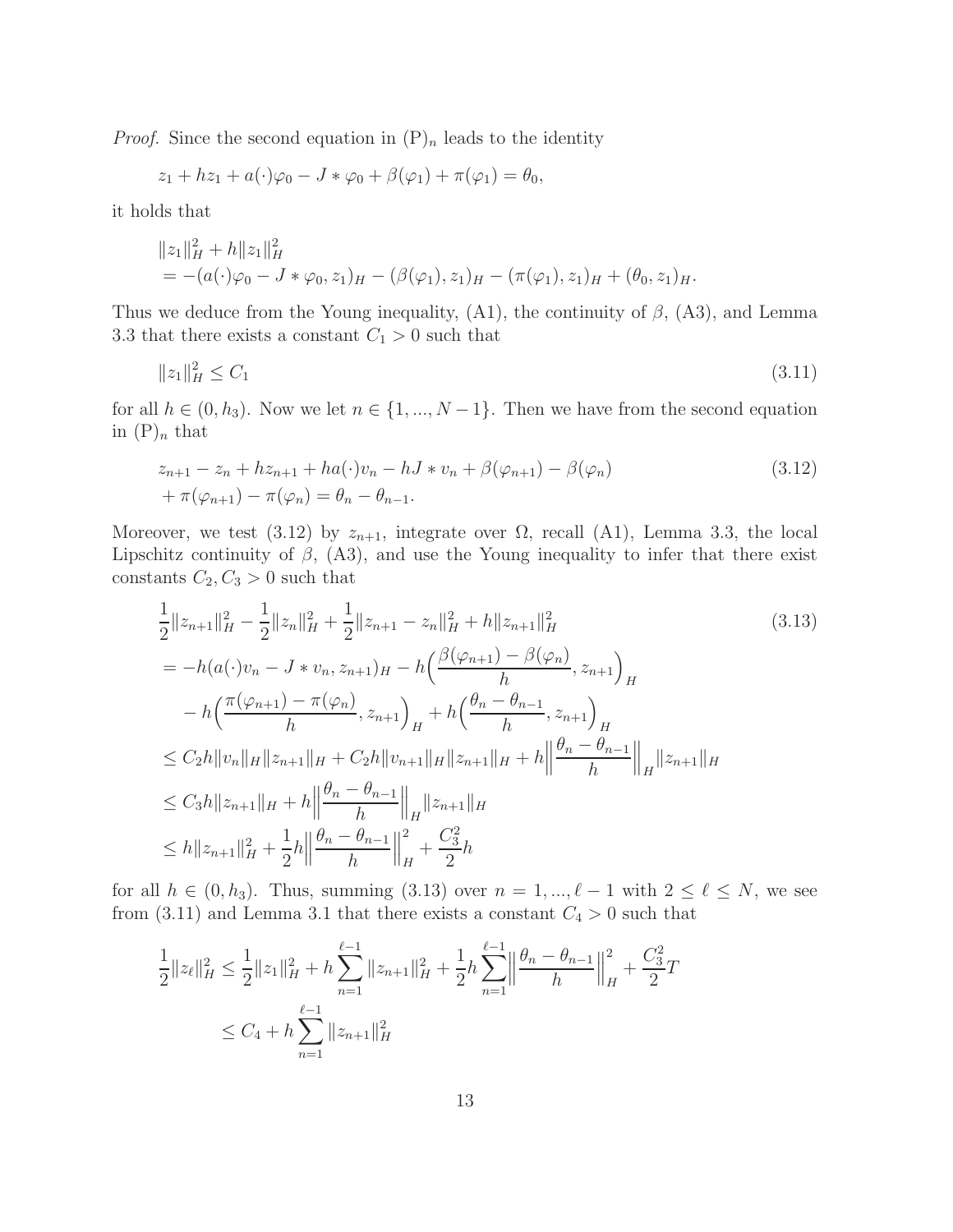for all  $h \in (0, h_3)$  and  $\ell = 2, ..., N$ , whence we have from  $(3.11)$  that there exist constants  $C_5 > 0$  and  $h_4 \in (0, h_3)$  such that

$$
||z_m||_H^2 \le C_5 + C_5 h \sum_{j=0}^{m-1} ||z_j||_H^2
$$

for all  $h \in (0, h_4)$  and  $m = 1, ..., N$ . Therefore the discrete Gronwall lemma (see e.g., [10, Prop. 2.2.1]) implies that there exists a constant  $C_6 > 0$  such that

$$
||z_m||_H^2 \le C_6
$$

for all  $h \in (0, h_4)$  and  $m = 1, ..., N$ .

**Lemma 3.7.** Let  $h_4$  be as in Lemma 3.6. Then there exists a constant  $C > 0$  depending on the data such that

$$
\|\hat{\theta}_h\|_{H^1(0,T;H)\cap L^{\infty}(0,T;V)} + \|\hat{\varphi}_h\|_{W^{1,\infty}(0,T;L^{\infty}(\Omega))}
$$
  
+ 
$$
\|\hat{v}_h\|_{W^{1,\infty}(0,T;H)\cap W^{1,2}(0,T;L^{\infty}(\Omega))\cap L^{\infty}(0,T;L^{\infty}(\Omega))} \leq C
$$

for all  $h \in (0, h_4)$ .

*Proof.* This lemma can be proved by  $(1.6)-(1.8)$ , Lemmas 3.1, 3.3, 3.5 and 3.6.  $\Box$ 

The following lemma asserts Cauchy's criterion for solutions of  $(P)_h$ .

**Lemma 3.8.** Let  $h_4$  be as in Lemma 3.6. Then there exists a constant  $C > 0$  depending on the data such that

$$
\|\widehat{v}_h - \widehat{v}_\tau\|_{C([0,T];H)} + \|\overline{v}_h - \overline{v}_\tau\|_{L^2(0,T;H)} + \|\widehat{\varphi}_h - \widehat{\varphi}_\tau\|_{C([0,T];H)} + \|\widehat{\theta}_h - \widehat{\theta}_\tau\|_{C([0,T];H)}
$$
  
+ 
$$
\|\nabla(\overline{\theta}_h - \overline{\theta}_\tau)\|_{L^2(0,T;H)} \leq C(h^{1/2} + \tau^{1/2}) + C\|\overline{f}_h - \overline{f}_\tau\|_{L^2(0,T;H)}
$$

for all  $h, \tau \in (0, h_4)$ .

Proof. It holds that

$$
\frac{1}{2}\frac{d}{ds}\|\widehat{v}_h(s) - \widehat{v}_\tau(s)\|_H^2 = (\overline{z}_h(s) - \overline{z}_\tau(s), \widehat{v}_h(s) - \widehat{v}_\tau(s))_H \n= (\overline{z}_h(s) - \overline{z}_\tau(s), \widehat{v}_h(s) - \overline{v}_h(s))_H + (\overline{z}_h(s) - \overline{z}_\tau(s), \overline{v}_h(s) - \overline{v}_\tau(s))_H \n+ (\overline{z}_h(s) - \overline{z}_\tau(s), \overline{v}_\tau(s) - \widehat{v}_\tau(s))_H.
$$
\n(3.14)

Here we derive from the second equation in  $(P)<sub>h</sub>$  and  $(1.12)$  that

$$
(\overline{z}_{h}(s) - \overline{z}_{\tau}(s), \overline{v}_{h}(s) - \overline{v}_{\tau}(s))_{H}
$$
\n
$$
= -\|\overline{v}_{h}(s) - \overline{v}_{\tau}(s)\|_{H}^{2}
$$
\n
$$
+ (-a(\cdot)(\underline{\varphi}_{h}(s) - \underline{\varphi}_{\tau}(s)) + J * (\underline{\varphi}_{h}(s) - \underline{\varphi}_{\tau}(s)), \overline{v}_{h}(s) - \overline{v}_{\tau}(s))_{H}
$$
\n
$$
- (\beta(\overline{\varphi}_{h}(s)) - \beta(\overline{\varphi}_{\tau}(s)), \overline{v}_{h}(s) - \overline{v}_{\tau}(s))_{H}
$$
\n
$$
- (\pi(\overline{\varphi}_{h}(s)) - \pi(\overline{\varphi}_{\tau}(s)), \overline{v}_{h}(s) - \overline{v}_{\tau}(s))_{H}
$$
\n
$$
+ (-h(\widehat{\theta}_{h})_{t}(s) + \tau(\widehat{\theta}_{\tau})_{t}(s), \overline{v}_{h}(s) - \overline{v}_{\tau}(s))_{H} + (\overline{\theta}_{h}(s) - \overline{\theta}_{\tau}(s), \overline{v}_{h}(s) - \overline{v}_{\tau}(s))_{H}.
$$
\n
$$
(3.15)
$$
\n
$$
(3.16)
$$

 $\Box$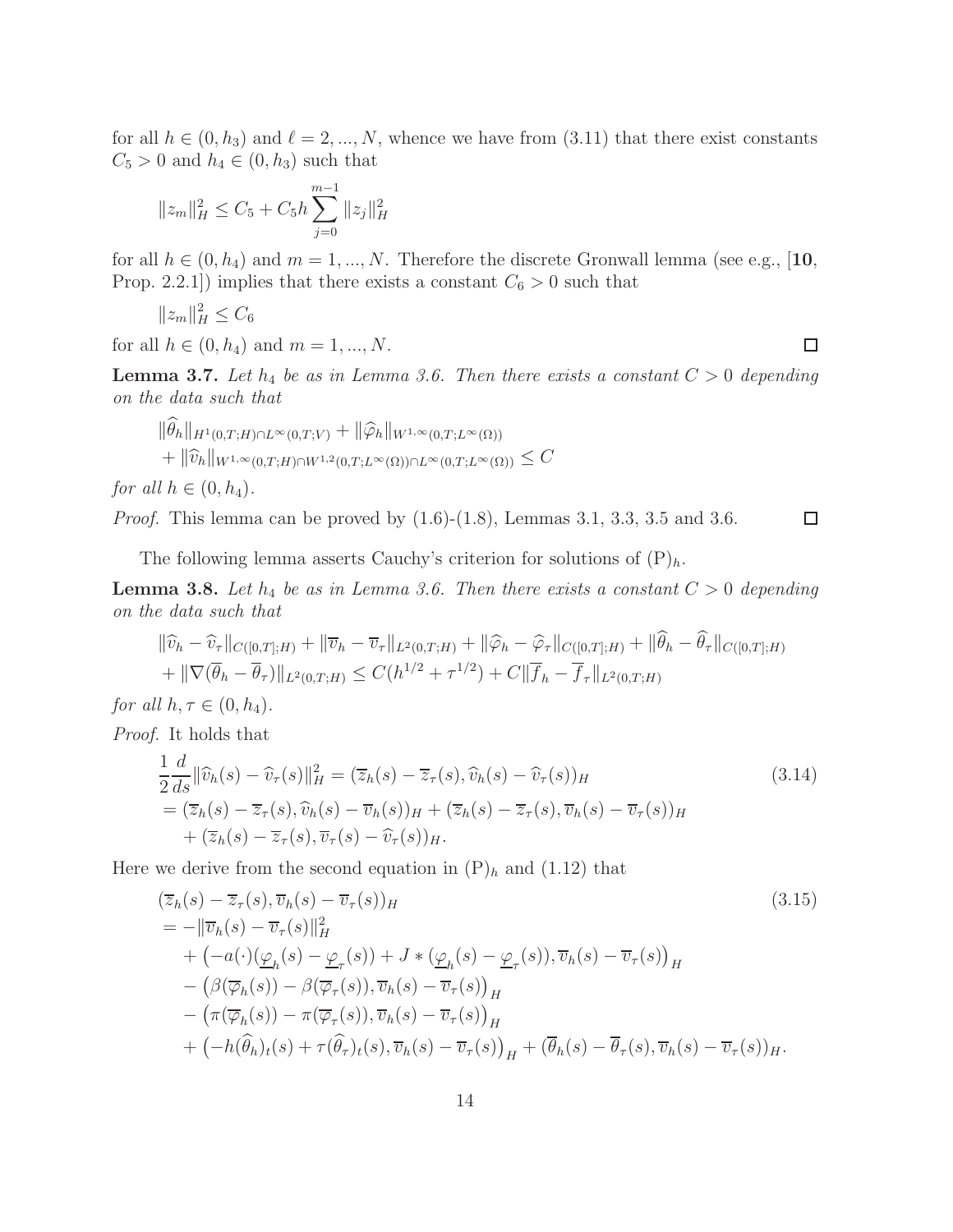The property (1.13) means that

$$
\|\underline{\varphi}_h(s) - \underline{\varphi}_\tau(s)\|_H^2 = \| - h(\widehat{\varphi}_h)_t(s) + \tau(\widehat{\varphi}_\tau)_t(s) + \overline{\varphi}_h(s) - \overline{\varphi}_\tau(s)\|_H^2
$$
(3.16)  

$$
\leq 3h^2 \|(\widehat{\varphi}_h)_t(s)\|_H^2 + 3\tau^2 \|(\widehat{\varphi}_\tau)_t(s)\|_H^2 + 3\|\overline{\varphi}_h(s) - \overline{\varphi}_\tau(s)\|_H^2.
$$

We can obtain that

$$
\|\overline{\varphi}_h(s) - \overline{\varphi}_\tau(s)\|_H^2 = \|\overline{\varphi}_h(s) - \widehat{\varphi}_h(s) + \widehat{\varphi}_h(s) - \widehat{\varphi}_\tau(s) + \widehat{\varphi}_\tau(s) - \overline{\varphi}_\tau(s)\|_H^2 \qquad (3.17)
$$
  

$$
\leq 3\|\overline{\varphi}_h(s) - \widehat{\varphi}_h(s)\|_H^2 + 3\|\widehat{\varphi}_h(s) - \widehat{\varphi}_\tau(s)\|_H^2 + 3\|\widehat{\varphi}_\tau(s) - \overline{\varphi}_\tau(s)\|_H^2
$$

and

$$
\frac{1}{2}\frac{d}{ds}\|\widehat{\varphi}_h(s) - \widehat{\varphi}_\tau(s)\|_H^2 = (\overline{v}_h(s) - \overline{v}_\tau(s), \widehat{\varphi}_h(s) - \widehat{\varphi}_\tau(s))_H. \tag{3.18}
$$

It follows from the first equation in  $(P)_h$  that

$$
\frac{1}{2}\frac{d}{ds}\|\widehat{\theta}_{h}(s)-\widehat{\theta}_{\tau}(s)\|_{H}^{2}
$$
\n
$$
= -\left(-\Delta(\overline{\theta}_{h}(s)-\overline{\theta}_{\tau}(s)),\widehat{\theta}_{h}(s)-\widehat{\theta}_{\tau}(s)\right)_{H} - \left(\overline{v}_{h}(s)-\overline{v}_{\tau}(s),\widehat{\theta}_{h}(s)-\widehat{\theta}_{\tau}(s)\right)_{H}
$$
\n
$$
+ \left(\overline{f}_{h}(s)-\overline{f}_{\tau}(s),\widehat{\theta}_{h}(s)-\widehat{\theta}_{\tau}(s)\right)_{H}
$$
\n
$$
= -\|\nabla(\overline{\theta}_{h}(s)-\overline{\theta}_{\tau}(s))\|_{H}^{2} - \left(-\Delta(\overline{\theta}_{h}(s)-\overline{\theta}_{\tau}(s)),\widehat{\theta}_{h}(s)-\overline{\theta}_{h}(s)\right)_{H}
$$
\n
$$
- \left(-\Delta(\overline{\theta}_{h}(s)-\overline{\theta}_{\tau}(s)),\overline{\theta}_{\tau}(s)-\widehat{\theta}_{\tau}(s)\right)_{H} - \left(\overline{\theta}_{h}(s)-\overline{\theta}_{\tau}(s),\overline{v}_{h}(s)-\overline{v}_{\tau}(s)\right)_{H}
$$
\n
$$
- \left(\overline{v}_{h}(s)-\overline{v}_{\tau}(s),\widehat{\theta}_{h}(s)-\overline{\theta}_{h}(s)\right)_{H} - \left(\overline{v}_{h}(s)-\overline{v}_{\tau}(s),\overline{\theta}_{\tau}(s)-\widehat{\theta}_{\tau}(s)\right)_{H}
$$
\n
$$
+ \left(\overline{f}_{h}(s)-\overline{f}_{\tau}(s),\widehat{\theta}_{h}(s)-\widehat{\theta}_{\tau}(s)\right)_{H}.
$$
\n(3.19)

Therefore we have from (3.14)-(3.19), the integration over  $(0, t)$ , where  $t \in [0, T]$ , the Schwarz inequality, the Young inequality, (A1), Lemma 3.3, the local Lipschitz continuity of  $\beta$ , (A3), (1.9)-(1.11), Lemmas 3.2, 3.6 and 3.7 that there exists a constant  $C_1 > 0$  such that

$$
\|\widehat{v}_h(t) - \widehat{v}_\tau(t)\|_H^2 + \int_0^t \|\overline{v}_h(s) - \overline{v}_\tau(s)\|_H^2 ds + \|\widehat{\varphi}_h(t) - \widehat{\varphi}_\tau(t)\|_H^2 + \|\widehat{\theta}_h(t) - \widehat{\theta}_\tau(t)\|_H^2 + \int_0^t \|\nabla(\overline{\theta}_h(s) - \overline{\theta}_\tau(s))\|_H^2 ds \leq C_1(h + \tau) + C_1 \|\overline{f}_h - \overline{f}_\tau\|_{L^2(0,T;H)}^2 + C_1 \int_0^t \|\widehat{\varphi}_h(s) - \widehat{\varphi}_\tau(s)\|_H^2 ds + C_1 \int_0^t \|\widehat{\theta}_h(s) - \widehat{\theta}_\tau(s)\|_H^2 ds
$$

for all  $h, \tau \in (0, h_4)$ . Then we can prove Lemma 3.8 by the Gronwall lemma.

 $\Box$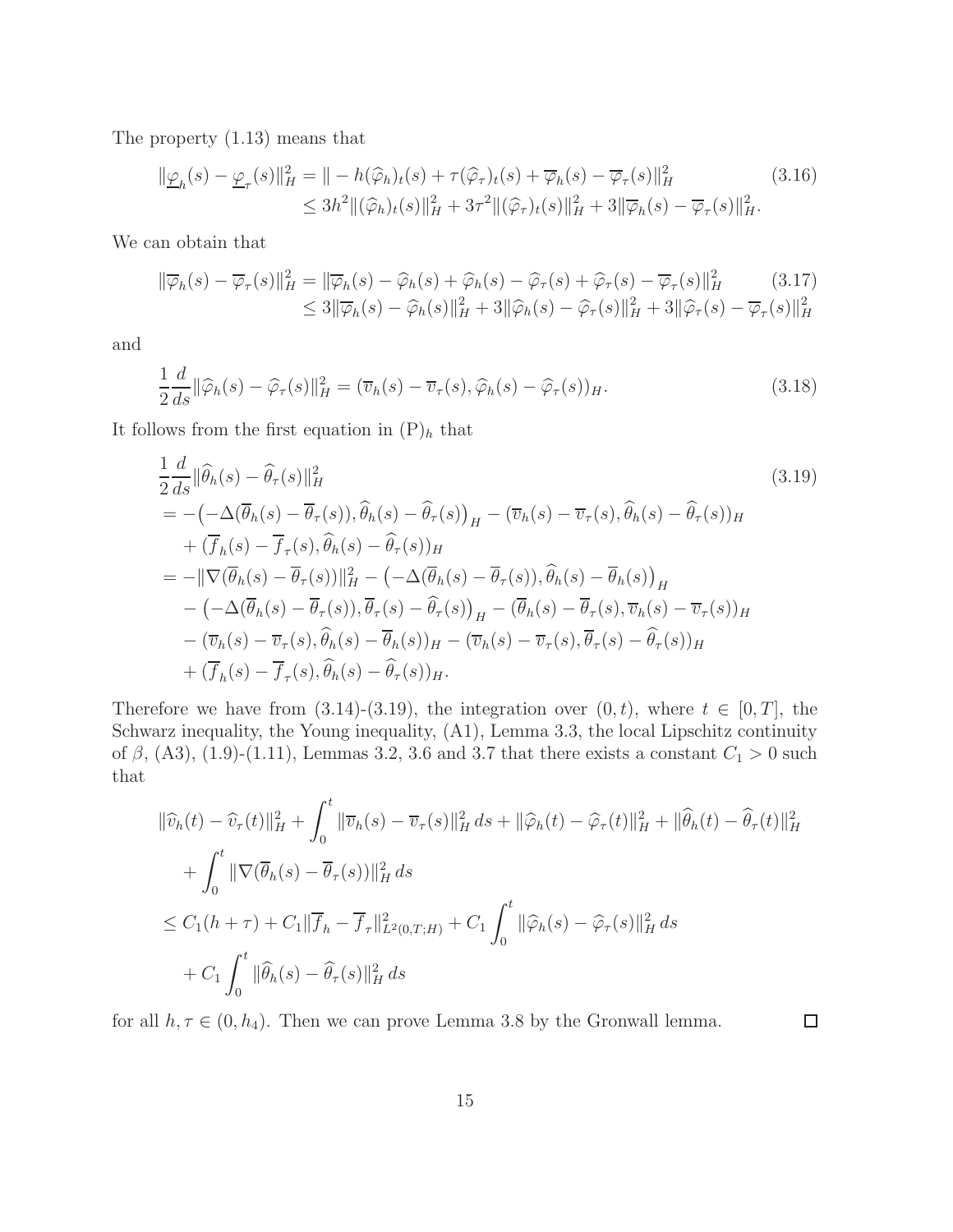## 4. Existence and uniqueness for (P) and an error estimate

In this section we verify Theorems 1.2 and 1.3.

**Proof of Theorem 1.2.** Since  $\overline{f}_h$  converges to f strongly in  $L^2(0,T;H)$  as  $h \searrow 0$  (see  $[3, Section 5]$ , we see from Lemmas 3.1-3.8,  $(1.9)-(1.13)$  that there exist some functions

$$
\theta \in H^{1}(0, T; H) \cap L^{\infty}(0, T; V) \cap L^{2}(0, T; W), \n\varphi \in W^{2, \infty}(0, T; H) \cap W^{2,2}(0, T; L^{\infty}(\Omega)) \cap W^{1, \infty}(0, T; L^{\infty}(\Omega))
$$

such that

$$
\hat{\theta}_h \to \theta \quad \text{weakly* in } H^1(0, T; H) \cap L^{\infty}(0, T; V),
$$
\n
$$
\overline{\theta}_h \to \theta \quad \text{weakly* in } L^{\infty}(0, T; V),
$$
\n
$$
\overline{\theta}_h \to \theta \quad \text{weakly in } L^2(0, T; W),
$$
\n
$$
\theta_h \to \theta \quad \text{weakly* in } L^{\infty}(0, T; W),
$$
\n
$$
\hat{\theta}_h \to \theta \quad \text{strongly in } C([0, T]; H),
$$
\n
$$
\hat{\theta}_h \to \theta \quad \text{strongly in } C([0, T]; H),
$$
\n
$$
\hat{\phi}_h \to \phi \quad \text{strongly in } L^2(0, T; V),
$$
\n
$$
\hat{\varphi}_h \to \varphi \quad \text{weakly* in } W^{1, \infty}(0, T; L^{\infty}(\Omega)),
$$
\n
$$
\overline{\varphi}_h \to \varphi \quad \text{weakly* in } L^{\infty}(\Omega \times (0, T)),
$$
\n
$$
\hat{\varphi}_h \to \varphi \quad \text{weakly* in } L^{\infty}(\Omega \times (0, T)),
$$
\n
$$
\hat{\varphi}_h \to \varphi \quad \text{weakly* in } L^{\infty}(\Omega \times (0, T)),
$$
\n
$$
\hat{\varphi}_h \to \varphi_t \quad \text{weakly* in } W^{1, \infty}(0, T; H) \cap W^{1, 2}(0, T; L^{\infty}(\Omega)) \cap L^{\infty}(\Omega \times (0, T)),
$$
\n
$$
\overline{v}_h \to \varphi_t \quad \text{weakly* in } L^{\infty}(\Omega \times (0, T)),
$$
\n
$$
\hat{\varphi}_h \to \varphi_t \quad \text{weakly* in } L^{\infty}(\Omega \times (0, T)),
$$
\n
$$
\hat{\varphi}_h \to \varphi_t \quad \text{strongly in } C([0, T]; H),
$$
\n
$$
\overline{z}_h \to \varphi_t \quad \text{strongly in } L^2(0, T; H),
$$
\n
$$
\overline{z}_h \to \varphi_t \quad \text{weakly* in } L^{\infty
$$

as  $h = h_j \searrow 0$ . Here we recall (1.10) and Lemma 3.3 to derive from (4.6) that

$$
\|\overline{\varphi}_h - \varphi\|_{L^{\infty}(0,T;H)} \le \|\overline{\varphi}_h - \widehat{\varphi}_h\|_{L^{\infty}(0,T;H)} + \|\widehat{\varphi}_h - \varphi\|_{L^{\infty}(0,T;H)}
$$
  
\n
$$
\le |\Omega|^{1/2} \|\overline{\varphi}_h - \widehat{\varphi}_h\|_{L^{\infty}(0,T;L^{\infty}(\Omega))} + \|\widehat{\varphi}_h - \varphi\|_{L^{\infty}(0,T;H)}
$$
  
\n
$$
= \frac{|\Omega|^{1/2}}{\sqrt{3}} h \|\overline{v}_h\|_{L^{\infty}(0,T;L^{\infty}(\Omega))} + \|\widehat{\varphi}_h - \varphi\|_{L^{\infty}(0,T;H)} \to 0
$$

as  $h = h_j \searrow 0$ , and hence it holds that

$$
\overline{\varphi}_h \to \varphi \quad \text{strongly in } L^{\infty}(0, T; H) \tag{4.10}
$$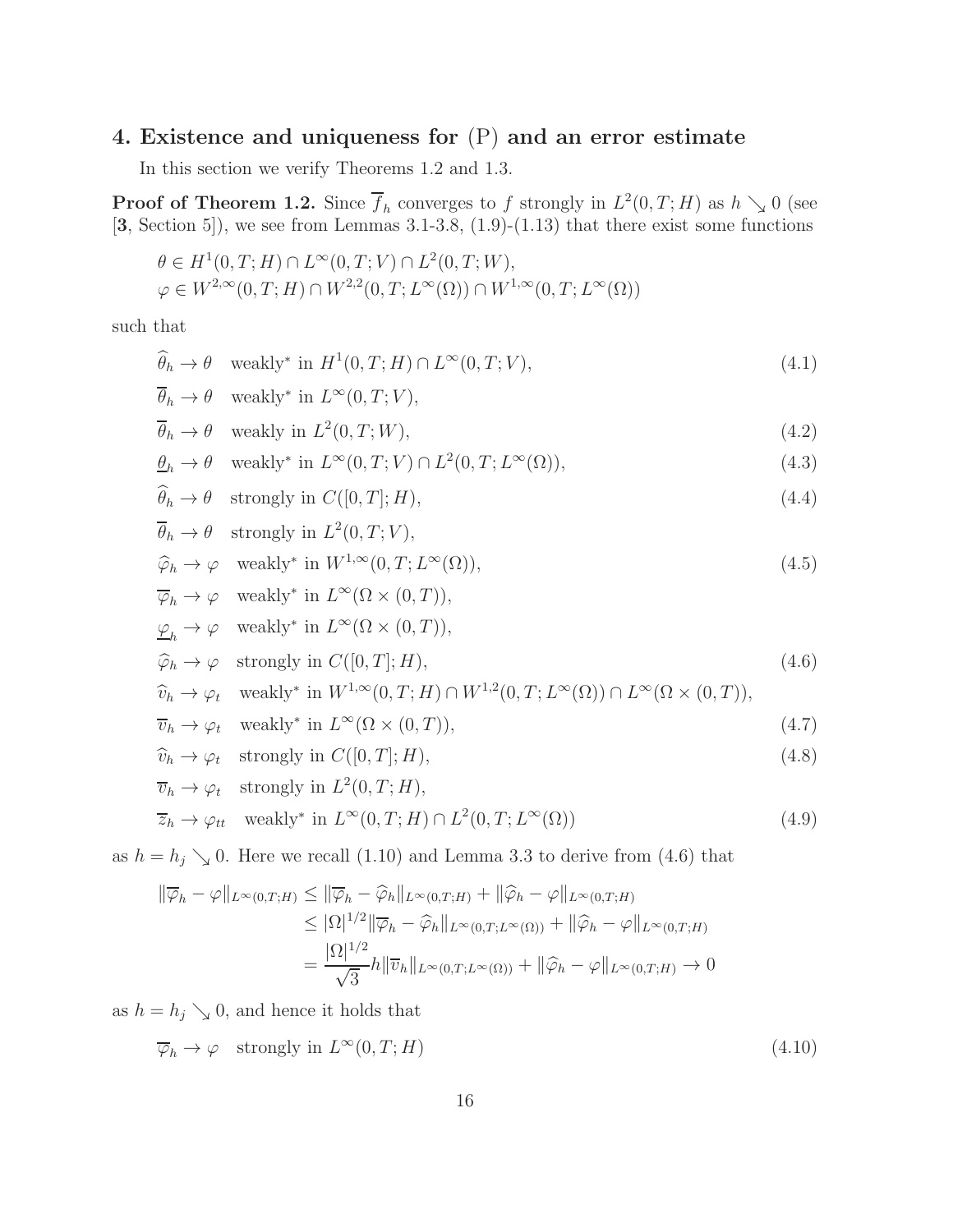as  $h = h_j \searrow 0$ . Thus we infer from (1.13), (4.10) and Lemma 3.7 that

$$
\underline{\varphi}_h \to \varphi \quad \text{strongly in } L^{\infty}(0, T; H) \tag{4.11}
$$

as  $h = h_j \searrow 0$ . Therefore, owing to (4.1)-(4.11), (A1), Lemma 3.3, the local Lipschitz continuity of  $\beta$ , and (A3), we can establish existence of solutions to (P). Moreover, we can confirm uniqueness of solutions to  $(P)$  in a similar way to the proof of Lemma 3.8.  $\Box$ 

**Proof of Theorem 1.3.** Since the inclusion  $f \in L^2(0,T;H) \cap W^{1,1}(0,T;H)$  implies that there exists a constant  $C_1 > 0$  such that

$$
\|\overline{f}_h - f\|_{L^2(0,T;H)} \le C_1 h^{1/2}
$$

for all  $h > 0$  (see [3, Section 5]), we can prove Theorem 1.3 by Lemma 3.8.

 $\Box$ 

### Acknowledgments

The author is supported by JSPS Research Fellowships for Young Scientists (No. 18J21006).

#### References

- [1] M. Brokate, J. Sprekels, "Hysteresis and Phase Transitions", Springer, New York, 1996.
- [2] G. Caginalp, An analysis of a phase-field model of a free boundary, Arch. Rational Mech. Anal. 92 (1986), 205-245.
- [3] P. Colli, S. Kurima, Time discretization of a nonlinear phase field system in general domains, Comm. Pure Appl. Anal. 18 (2019), 3161–3179.
- [4] C.M. Elliott, S. Zheng, Global existence and stability of solutions to the phase-field equations, in "Free Boundary Problems", Internat. Ser. Numer. Math. 95, 46–58, Birkhäuser Verlag, Basel, (1990).
- [5] M. Frémond, "Non-smooth Thermomechanics", Springer-Verlag, Berlin, 2002.
- [6] M. Grasselli, V. Pata, Existence of a universal attractor for a parabolic-hyperbolic phase-field system, Adv. Math. Sci. Appl. 13 (2003) 443-459.
- [7] M. Grasselli, V. Pata, Asymptotic behavior of a parabolic-hyperbolic system, Comm. Pure Appl. Anal. 3 (2004) 849-881.
- [8] M. Grasselli, H. Petzeltová, G. Schimperna, *Convergence to stationary solutions for* a parabolic-hyperbolic phase-field system, Commun. Pure Appl. Anal. 5 (2006), 827– 838.